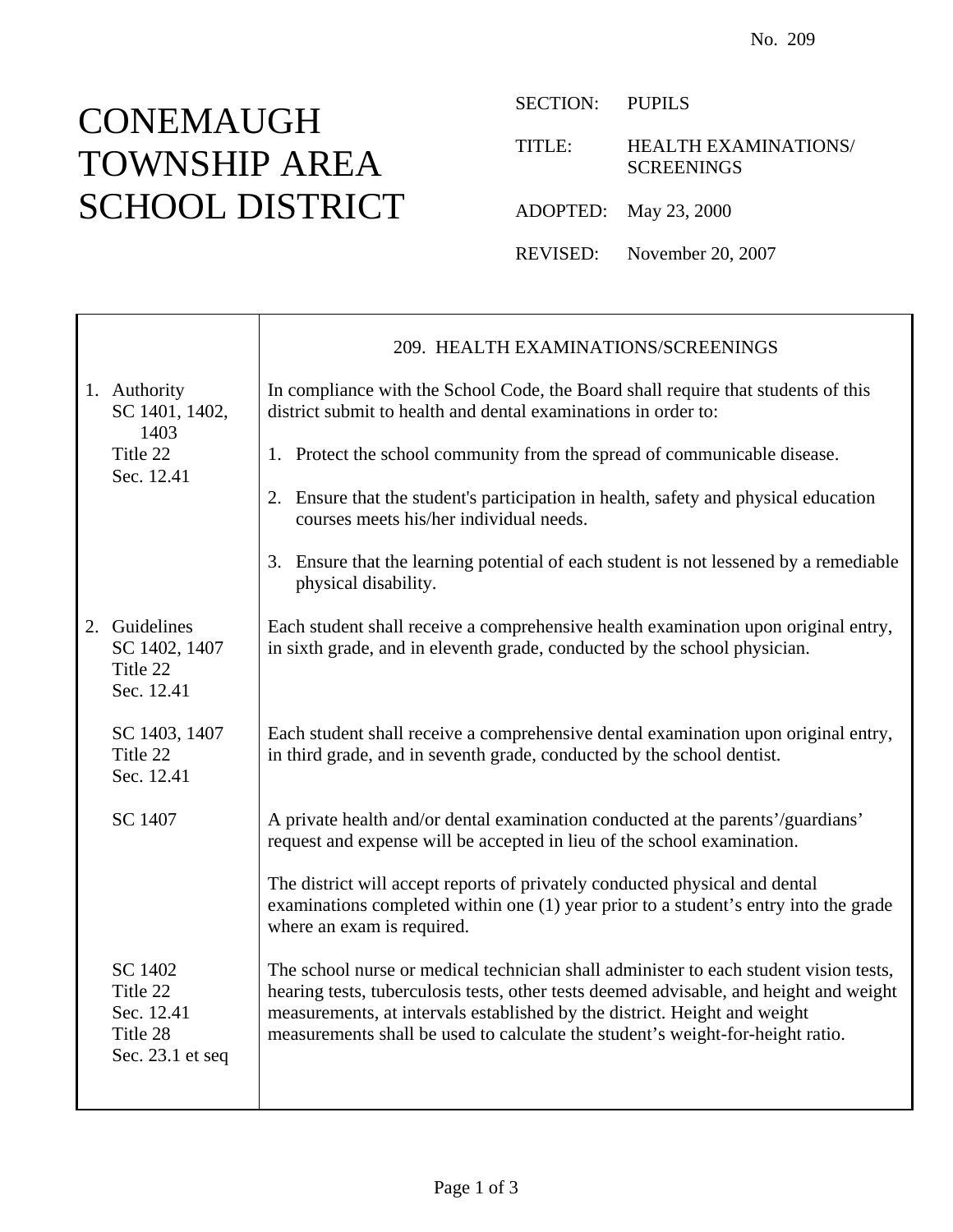#### 209. HEALTH EXAMINATIONS/SCREENINGS - Pg. 2

| SC 1409<br>Pol. 216                                         | The individual records of health examinations shall be maintained as a confidential<br>record, subject to statute and Board policy.                                                                                                                                                                                                                                                                                                                                                                                                                                                                                                                                                                                                   |
|-------------------------------------------------------------|---------------------------------------------------------------------------------------------------------------------------------------------------------------------------------------------------------------------------------------------------------------------------------------------------------------------------------------------------------------------------------------------------------------------------------------------------------------------------------------------------------------------------------------------------------------------------------------------------------------------------------------------------------------------------------------------------------------------------------------|
| SC 1419<br>Title 28<br>Sec. 23.45                           | A student who presents a statement signed by the parent/guardian that a medical<br>examination is contrary to his/her religious beliefs shall be examined only when the<br>Secretary of Health determines that the student presents a substantial menace to the<br>health of others.                                                                                                                                                                                                                                                                                                                                                                                                                                                  |
| SC 1402, 1406<br>Title 22<br>Sec. 12.41                     | Where it appears to school health officials or teachers that a student deviates from<br>normal growth and development, or where school examinations reveal conditions<br>requiring health or dental care, the parent/guardian shall be informed; and a<br>recommendation shall be made that the parent/guardian consult a private physician<br>or dentist. The parent/guardian shall be required to report to the school the action<br>taken subsequent to such notification. When the parent/guardian informs the school<br>of financial inability to provide an examination, the school shall advise him/her of<br>the availability of public assistance. Where no action is taken, the school may<br>conduct further examinations. |
| SC 1405<br>Title 28<br>Sec. 23.2<br>20 U.S.C.<br>Sec. 1232h | Parents/Guardians of students who are to receive physical and dental examinations<br>or screenings shall be notified. The notice shall include the date and location of the<br>examination or screening and notice that the parent/guardian may attend or may<br>have the examination or screening conducted privately at the parent's/guardian's<br>expense. Such statement may also include notification that the student may be<br>exempted from such examination or screening if it is contrary to the parent's/<br>guardian's religious beliefs.                                                                                                                                                                                 |
| 3. Delegation of<br>Responsibility<br>SC 1402               | The Superintendent or designee shall instruct all staff members to continually<br>observe students for conditions that indicate health problems or disability and to<br>promptly report such conditions to the school nurse.                                                                                                                                                                                                                                                                                                                                                                                                                                                                                                          |
| SC 1409                                                     | The Superintendent or designee shall request an adequate health record from the<br>transferring school for each student transferring into the district.                                                                                                                                                                                                                                                                                                                                                                                                                                                                                                                                                                               |
| SC 1406                                                     | The Superintendent or designee shall ensure that notice is provided to all parents/<br>guardians regarding the existence of and eligibility for the Children's Health<br>Insurance Program (CHIP).                                                                                                                                                                                                                                                                                                                                                                                                                                                                                                                                    |
|                                                             |                                                                                                                                                                                                                                                                                                                                                                                                                                                                                                                                                                                                                                                                                                                                       |
|                                                             |                                                                                                                                                                                                                                                                                                                                                                                                                                                                                                                                                                                                                                                                                                                                       |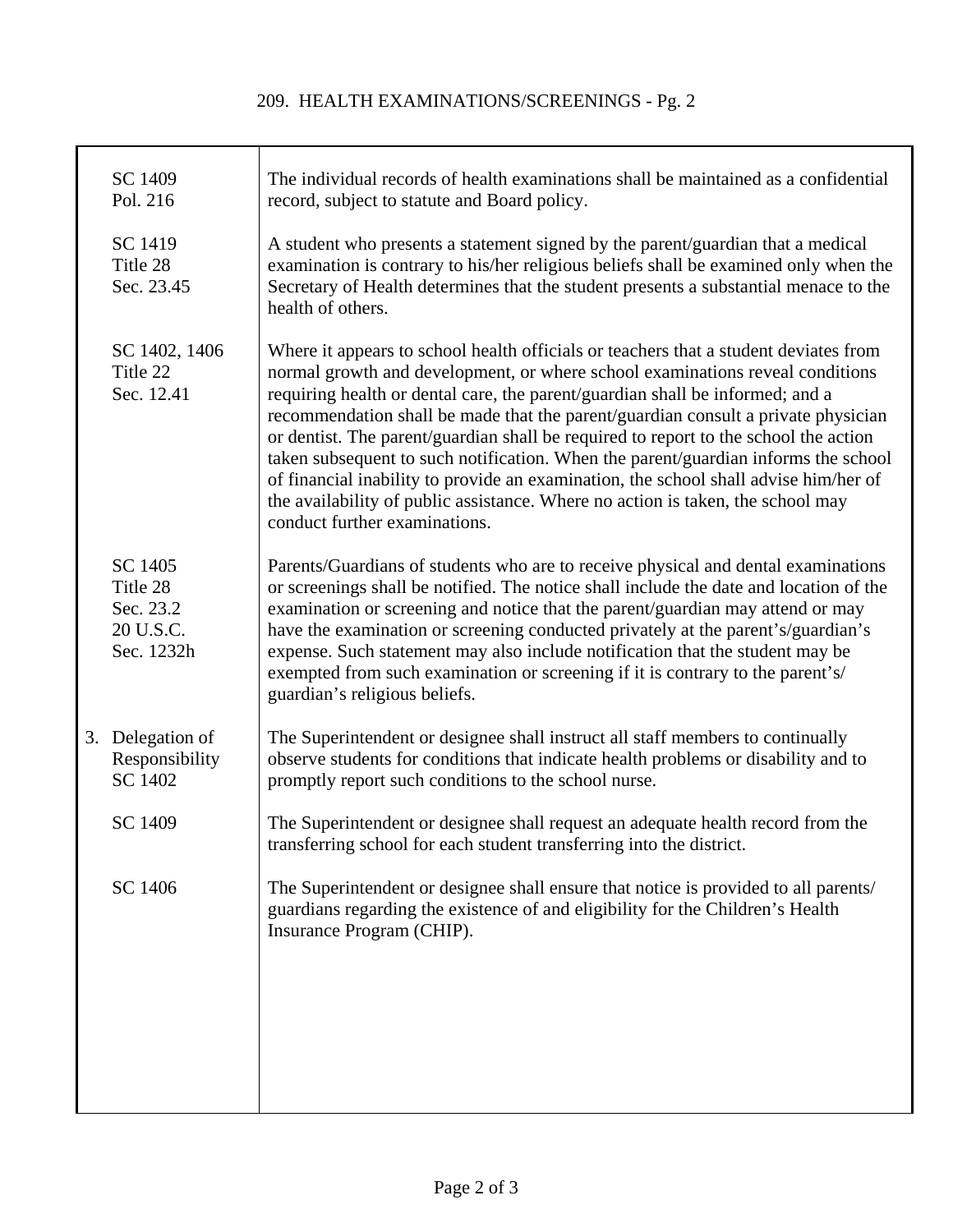#### 209. HEALTH EXAMINATIONS/SCREENINGS - Pg. 3

| References:                                                           |
|-----------------------------------------------------------------------|
| School Code - 24 P.S. 1401-1419                                       |
| State Board of Education Regulations - 22 PA Code Sec. 12.41, 403.1   |
| State Department of Health Regulations - 28 PA Code Sec. 23.1 et seq. |
| No Child Left Behind Act - 20 U.S.C. Sec. 1232h                       |
| Board Policy - 216                                                    |
|                                                                       |
|                                                                       |
|                                                                       |
|                                                                       |
|                                                                       |
|                                                                       |
|                                                                       |
|                                                                       |
|                                                                       |
|                                                                       |
|                                                                       |
|                                                                       |
|                                                                       |
|                                                                       |
|                                                                       |
|                                                                       |
|                                                                       |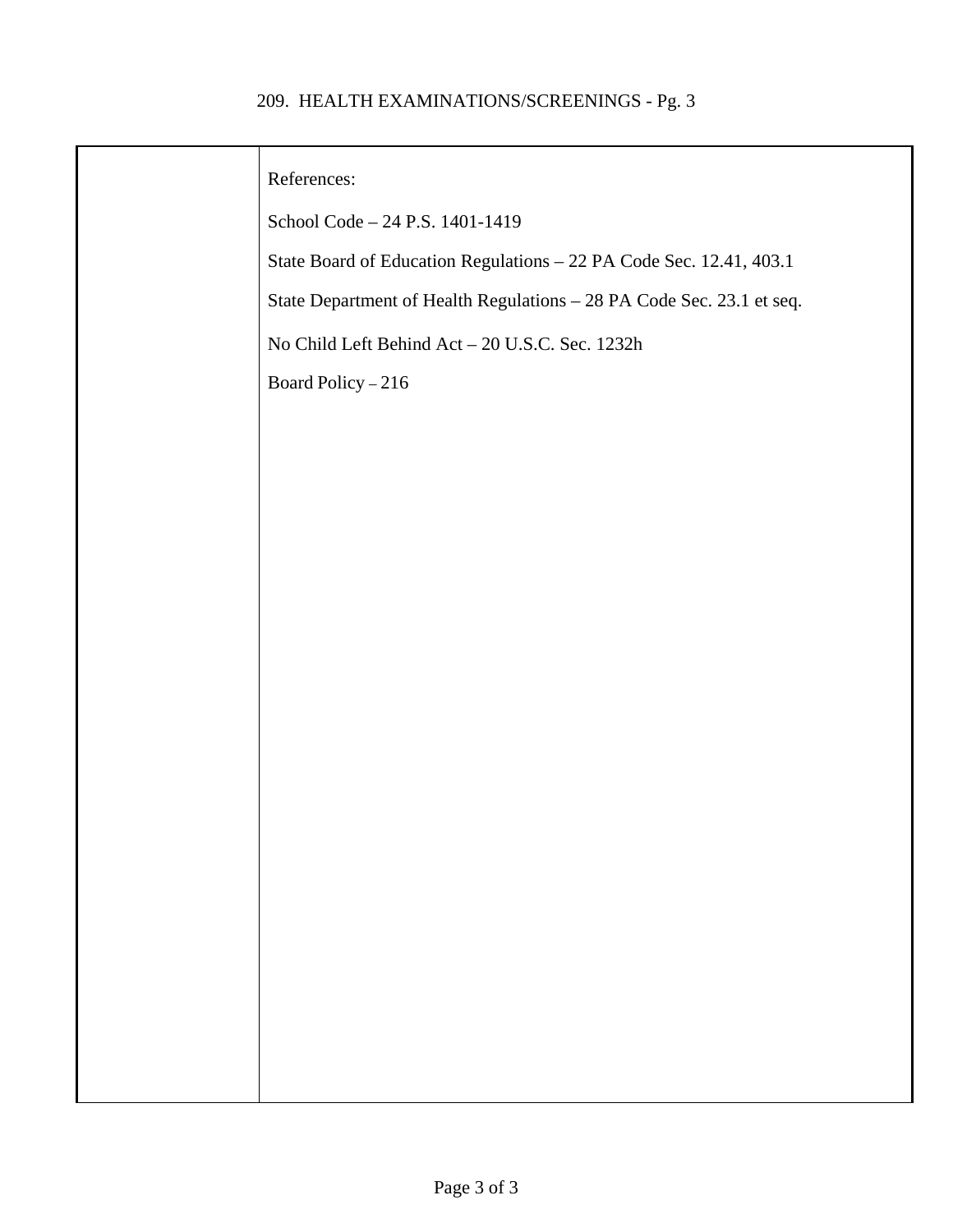SECTION: PUPILS TITLE: USE OF MEDICATIONS ADOPTED: May 23, 2000 REVISED: November 21, 2006

|                                                  | 210. USE OF MEDICATIONS                                                                                                                                                                                                                                                                                                                                                                                                                                                      |
|--------------------------------------------------|------------------------------------------------------------------------------------------------------------------------------------------------------------------------------------------------------------------------------------------------------------------------------------------------------------------------------------------------------------------------------------------------------------------------------------------------------------------------------|
| 1. Purpose                                       | The Board shall not be responsible for the diagnosis and treatment of student illness.<br>The administration of prescribed medication to a student during school hours in<br>accordance with the direction of a parent/guardian or family physician will be<br>permitted only when failure to take such medicine would jeopardize the health of the<br>student, or the student would not be able to attend school if the medicine were not<br>available during school hours. |
|                                                  | Ideally, all medication should be given at home. It is also recognized at the present<br>time many students are able to attend regular school because of the effectiveness of<br>medication in the treatment of chronic disabilities and illness.                                                                                                                                                                                                                            |
| 2. Definition                                    | For purposes of this policy, <b>medication</b> shall include: all medicines prescribed by a<br>physician, any patent drug, aspirin, or cough medications.                                                                                                                                                                                                                                                                                                                    |
| 3. Authority<br>SC 510<br>Title 22<br>Sec. 12.41 | Before any medication may be administered to or self-administered by any student<br>during school hours, the Board shall require the written order of the prescribing<br>physician, which shall include the purpose of the medication, dosage, time at which<br>or special circumstances under which the medication shall be administered, length of<br>period for which medication is prescribed, and possible side effects of medication.                                  |
| 4. Delegation of<br>Responsibility               | The Superintendent or designee, in conjunction with the school nurse, shall develop<br>procedures for the administration and self-administration of students' medications.                                                                                                                                                                                                                                                                                                   |
|                                                  | All medications shall be administered by the school nurse or designee, or self-<br>administered by the student upon written request.                                                                                                                                                                                                                                                                                                                                         |
|                                                  | All district employees involved in administering or supervising of self-<br>administration of medication shall receive appropriate training from the school nurse<br>before performing this responsibility.                                                                                                                                                                                                                                                                  |
|                                                  |                                                                                                                                                                                                                                                                                                                                                                                                                                                                              |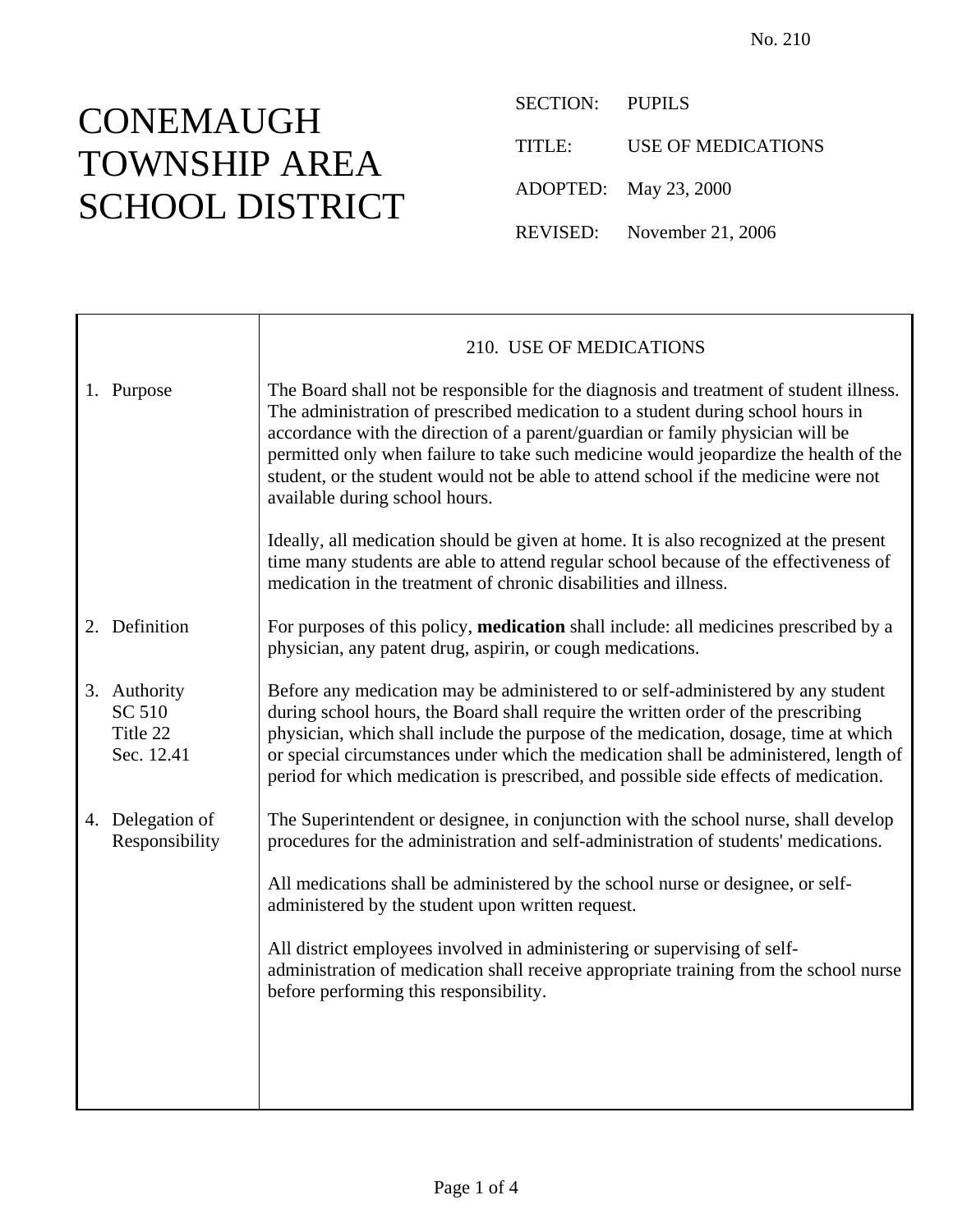T

|               | Building administrators and the school nurse shall review regularly the procedures<br>for administration and self-administration of medications and shall evaluate<br>recordkeeping, safety practices, and effectiveness of this policy.                                                                                                                                 |
|---------------|--------------------------------------------------------------------------------------------------------------------------------------------------------------------------------------------------------------------------------------------------------------------------------------------------------------------------------------------------------------------------|
| 5. Guidelines | Any student who is required to take medication during the regular school day must<br>comply with school guidelines. These guidelines include the following.                                                                                                                                                                                                              |
|               | <b>Prescription Medication</b>                                                                                                                                                                                                                                                                                                                                           |
|               | For those students on temporary medication such as antibiotics, etc., or <u>long-term</u><br>medication, such as asthma inhalers, the parents/guardians and students must comply<br>with the following:                                                                                                                                                                  |
|               | 1. School officials must receive a written request from the physician stating that the<br>medication is to be administered to the student. Included in the request must be<br>the name of the student, name of the medication, prescribed dosage, time to be<br>administered, diagnosis, and possible side effects. Any special instructions<br>should also be included. |
|               | 2. Parent/Guardian signature requesting that medication be administered as<br>prescribed by the physician is necessary. The appropriate form must be<br>completed and accompany the medication before it will be administered by the<br>school nurse or other authorized school personnel.                                                                               |
|               | 3. All medication must be in the original prescription bottle with current date and<br>name of the student on the bottle. A refrigerator is available, if needed.                                                                                                                                                                                                        |
| Pol. 210.1    | 4. All medication must be brought to the nurse's office or main office. No<br>medication is to be kept in the student's possession or locker.<br>Note: Asthmatic inhaler may be kept in the student's possession with prior<br>approval from the nurse.                                                                                                                  |
|               | The school nurse has the right to call the physician if there is a question.<br>5.<br>Physicians should be made aware of the problems associated with giving<br>medications in schools and arrange medication time intervals to avoid school<br>hours whenever possible.                                                                                                 |
|               | 6. The parents/guardians must agree, in the form of the written instruction, to<br>release the district and its employees from any liability as a result of the<br>administration of medicine.                                                                                                                                                                           |
|               |                                                                                                                                                                                                                                                                                                                                                                          |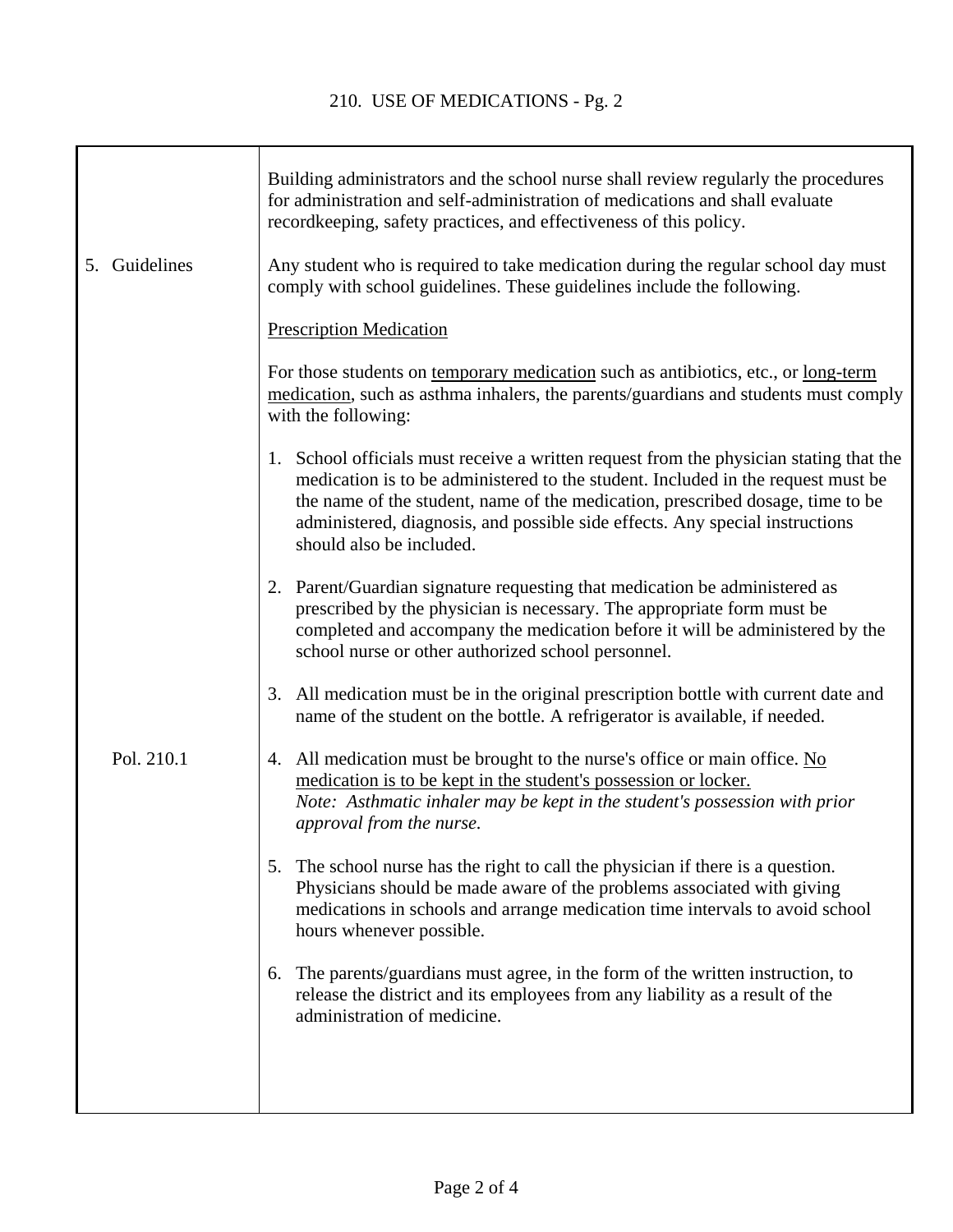| 7. Students in grades 3-12 will be responsible for coming to the office at the time<br>medicine is to be given. In grades K-2, individualized plans will be made for the<br>administration of medication by the nurse or designee.                                                                                                                                                                  |
|-----------------------------------------------------------------------------------------------------------------------------------------------------------------------------------------------------------------------------------------------------------------------------------------------------------------------------------------------------------------------------------------------------|
| 8. The district retains the discretion to reject requests for administering medicine.                                                                                                                                                                                                                                                                                                               |
| 9. Prescription medication will be kept in a locked cupboard or refrigerator in the<br>nurse's office.                                                                                                                                                                                                                                                                                              |
| <b>Nonprescription Medication</b>                                                                                                                                                                                                                                                                                                                                                                   |
| The administration of nonprescription medication is discouraged and can usually be<br>avoided by adjusting the time schedule around school hours. If it is absolutely<br>necessary for a student to receive nonprescription medication during school hours,<br>such as cold medicines, it will be administered by the school nurse or other<br>authorized personnel under the following conditions: |
| 1. Any medication to be administered during the school day must be taken to the<br>nurse's office, or main office, as soon as the student arrives at school.                                                                                                                                                                                                                                        |
| 2. The parent/guardian must provide a written request or authorization for school<br>officials to administer any medication. The appropriate form can be obtained<br>from the nurse's office. The form must be completed and accompany the<br>medication before it will be administered by authorized personnel.                                                                                    |
| 3. Included within the request must be the name of the student, name of the<br>medication, dosage and frequency of administration.                                                                                                                                                                                                                                                                  |
| 4. All medication must be sent in the original container and be clearly labeled.                                                                                                                                                                                                                                                                                                                    |
| 5. Medication sent to school in envelopes or baggies will not be accepted.                                                                                                                                                                                                                                                                                                                          |
| <b>Student Self-Administration</b>                                                                                                                                                                                                                                                                                                                                                                  |
| To self-administer medication, the student must be able to:                                                                                                                                                                                                                                                                                                                                         |
| 1. Respond to and visually recognize his/her name.                                                                                                                                                                                                                                                                                                                                                  |
| Identify his/her medication.<br>2.                                                                                                                                                                                                                                                                                                                                                                  |
| Measure, pour and administer the prescribed dosage.<br>3.                                                                                                                                                                                                                                                                                                                                           |
| Sign his/her medication sheet to acknowledge having taken the medication.<br>4.                                                                                                                                                                                                                                                                                                                     |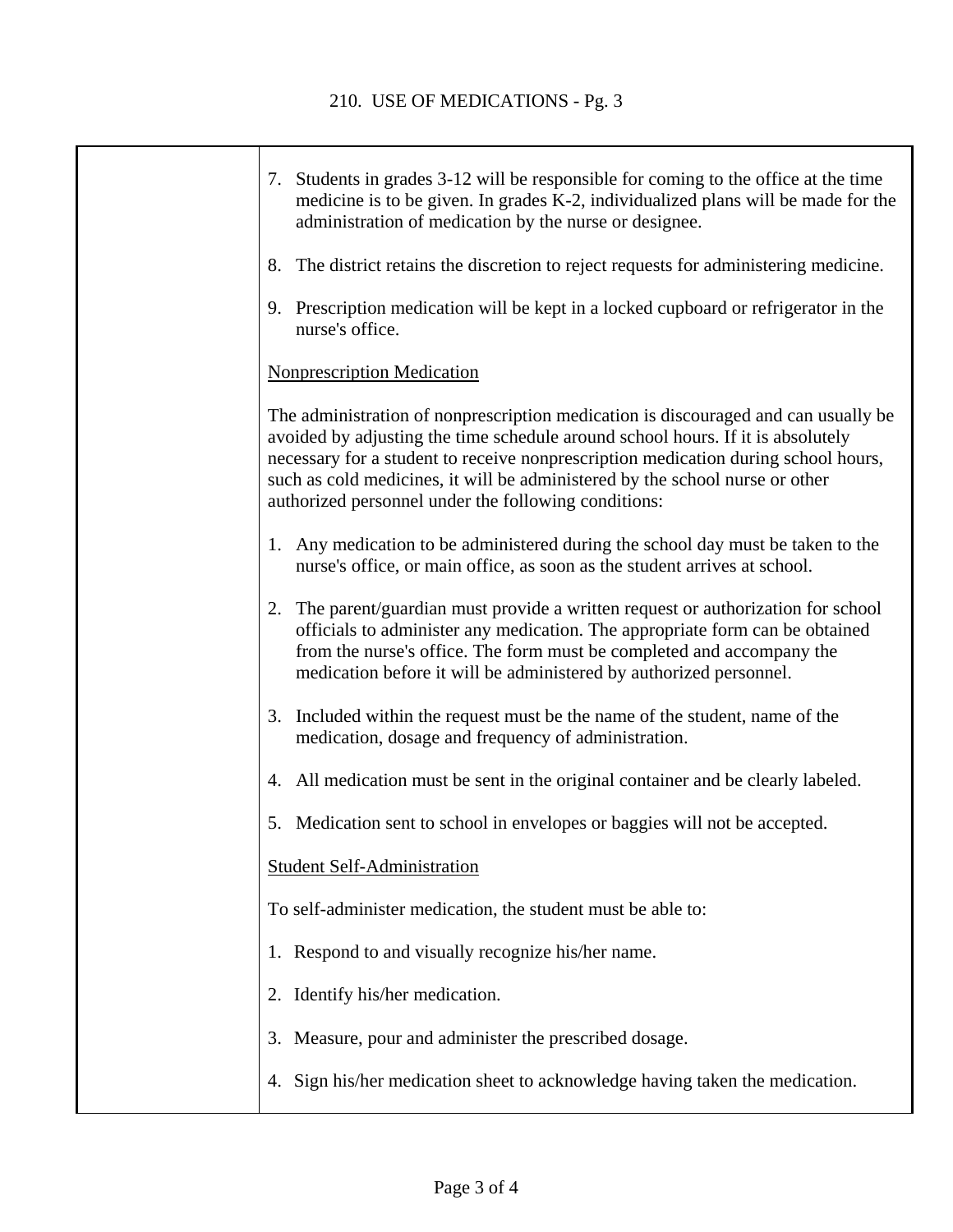| 5. Demonstrate a cooperative attitude in all aspects of self-administration.                                                                                                                                              |
|---------------------------------------------------------------------------------------------------------------------------------------------------------------------------------------------------------------------------|
| <b>Violation Of Policy</b>                                                                                                                                                                                                |
| These guidelines are for the safety and protection of all the students in the district.<br>Violation of this policy will result in students being sent to the office and the<br>following disciplinary options may apply: |
| 1. Notification of parents/guardians.                                                                                                                                                                                     |
| 2. Detention.                                                                                                                                                                                                             |
| 3. Suspension.                                                                                                                                                                                                            |
| 4. Legal action.                                                                                                                                                                                                          |
|                                                                                                                                                                                                                           |
|                                                                                                                                                                                                                           |
| References:                                                                                                                                                                                                               |
| School Code – 24 P.S. Sec. 510, 1402                                                                                                                                                                                      |
| State Board of Education Regulations - 22 PA Code Sec. 12.41                                                                                                                                                              |
|                                                                                                                                                                                                                           |
|                                                                                                                                                                                                                           |
|                                                                                                                                                                                                                           |
|                                                                                                                                                                                                                           |
|                                                                                                                                                                                                                           |
|                                                                                                                                                                                                                           |
|                                                                                                                                                                                                                           |
|                                                                                                                                                                                                                           |
|                                                                                                                                                                                                                           |
|                                                                                                                                                                                                                           |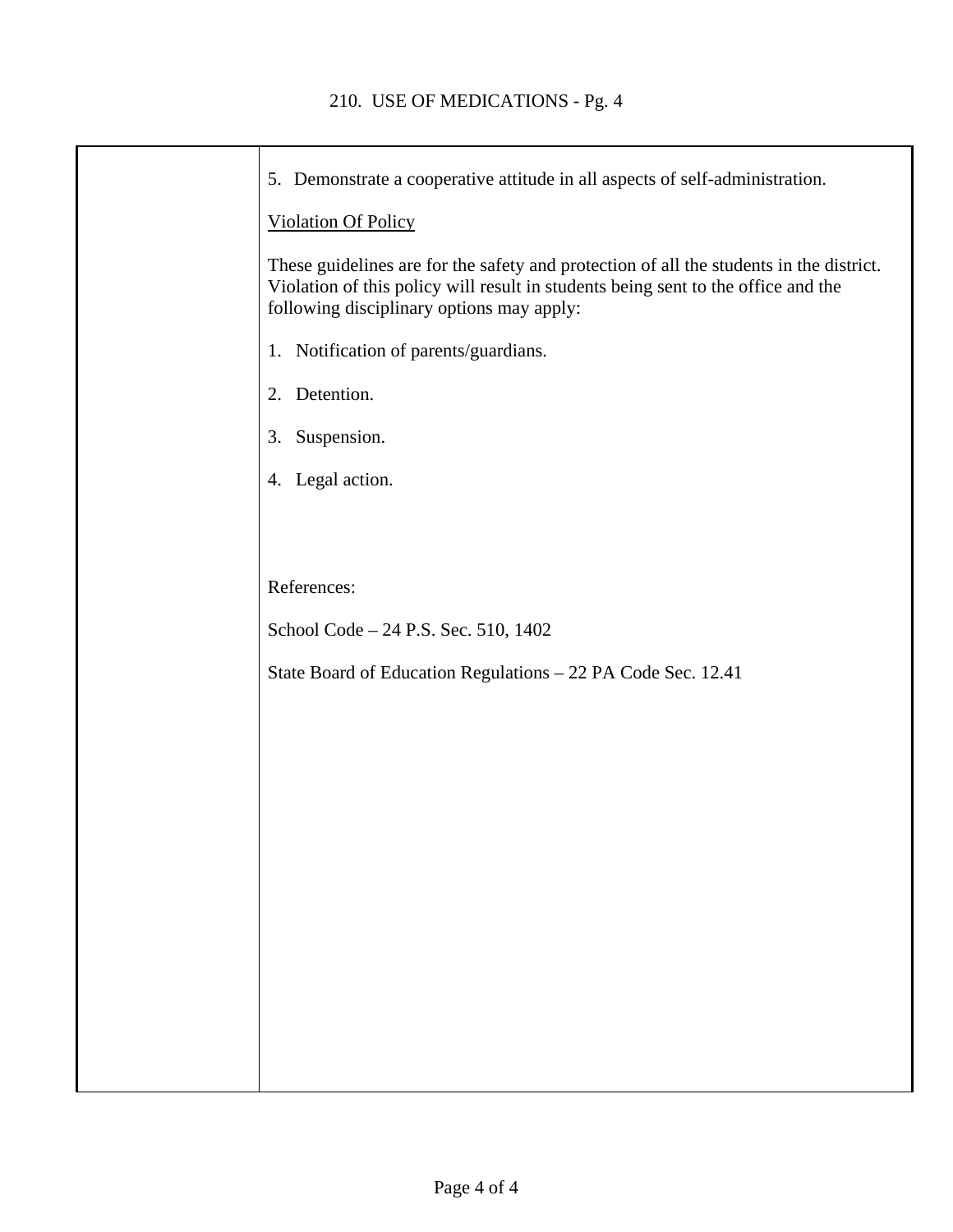┱

 $\mathsf{r}$ 

SECTION: PUPILS

TITLE: POSSESSION/USE OF ASTHMA INHALERS/EPINEPHRINE AUTO-INJECTORS

ADOPTED: November 21, 2006

REVISED: August 16, 2011

|                                         | 210.1. POSSESSION/USE OF ASTHMA INHALERS/EPINEPHRINE AUTO-<br><b>INJECTORS</b>                                                                                                                                                                                               |
|-----------------------------------------|------------------------------------------------------------------------------------------------------------------------------------------------------------------------------------------------------------------------------------------------------------------------------|
| 1. Authority<br>SC 1414.1<br>Pol. 103.1 | The Board shall permit students in district schools to possess asthma inhalers and<br>epinephrine auto-injectors and to self-administer the prescribed medication in<br>compliance with state law and Board policy.                                                          |
| 2. Definitions<br><b>SC 1401</b>        | Asthma inhaler shall mean a prescribed device used for self-administration of<br>short-acting, metered doses of prescribed medication to treat an acute asthma attack.                                                                                                       |
|                                         | Epinephrine auto-injector shall mean a prescribed disposable drug delivery system<br>designed for the self-administration of epinephrine to provide rapid first aid for<br>persons suffering the effects of anaphylaxis.                                                     |
|                                         | <b>Self-administration</b> shall mean a student's use of medication in accordance with a<br>prescription or written instructions from a licensed physician, certified registered<br>nurse practitioner or physician assistant.                                               |
| 3. Guidelines<br>SC 1414.1              | Before a student may possess or use an asthma inhaler or epinephrine auto-injector<br>in the school setting, the Board shall require the following:                                                                                                                          |
| Title 22<br>Sec. 12.41                  | 1. A written request from the parent/guardian that the school complies with the<br>order of the licensed physician, certified registered nurse practitioner or<br>physician assistant.                                                                                       |
|                                         | 2. A written statement from the parent/guardian acknowledging that the school is<br>not responsible for ensuring the medication is taken and relieving the district and<br>its employees of responsibility for the benefits or consequences of the prescribed<br>medication. |
|                                         | 3. A written statement from the licensed physician, certified registered nurse<br>practitioner or physician assistant that states:                                                                                                                                           |
|                                         | Name of the drug.<br>a.                                                                                                                                                                                                                                                      |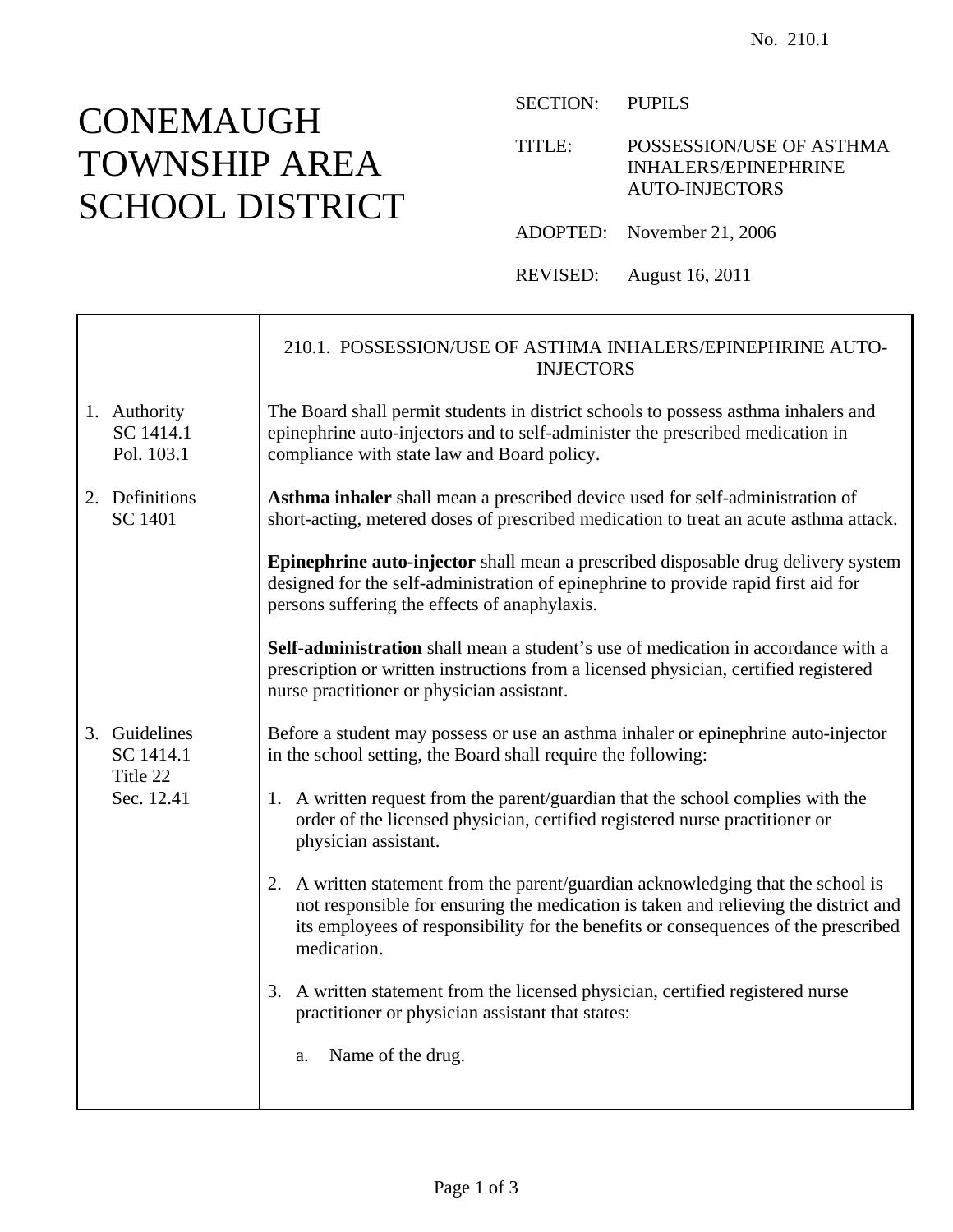|                                      | Prescribed dosage.<br>$\mathbf b$ .                                                                                                                                                                                                                                                                                                                                                                                                                                                                                                                              |
|--------------------------------------|------------------------------------------------------------------------------------------------------------------------------------------------------------------------------------------------------------------------------------------------------------------------------------------------------------------------------------------------------------------------------------------------------------------------------------------------------------------------------------------------------------------------------------------------------------------|
|                                      | Times medication is to be taken.<br>c.                                                                                                                                                                                                                                                                                                                                                                                                                                                                                                                           |
|                                      | Length of time medication is prescribed.<br>d.                                                                                                                                                                                                                                                                                                                                                                                                                                                                                                                   |
|                                      | Diagnosis or reason medication is needed, unless confidential.<br>e.                                                                                                                                                                                                                                                                                                                                                                                                                                                                                             |
|                                      | f.<br>Potential serious reaction or side effects of medication.                                                                                                                                                                                                                                                                                                                                                                                                                                                                                                  |
|                                      | Emergency response.<br>g.                                                                                                                                                                                                                                                                                                                                                                                                                                                                                                                                        |
|                                      | If child is qualified and able to self-administer the medication.<br>h.                                                                                                                                                                                                                                                                                                                                                                                                                                                                                          |
| SC 1414.1                            | The student shall notify the school nurse immediately following each use of an<br>asthma inhaler or epinephrine auto-injector.                                                                                                                                                                                                                                                                                                                                                                                                                                   |
| SC 1414.1                            | The district reserves the right to require a statement from the licensed physician,<br>certified registered nurse practitioner or physician assistant for the continued use of a<br>medication beyond the specified time period.                                                                                                                                                                                                                                                                                                                                 |
| SC 1414.1                            | A written request for student use of an asthma inhaler and/or epinephrine auto-<br>injector shall be submitted annually, along with required written statements from the<br>parent/guardian and an updated prescription.                                                                                                                                                                                                                                                                                                                                         |
| SC 1409<br>Pol. 216                  | Student health records shall be confidential and maintained in accordance with state<br>and federal law and regulations.                                                                                                                                                                                                                                                                                                                                                                                                                                         |
| SC 1414.1                            | A student whose parent/guardian completes the written requirements for the student<br>to possess an asthma inhaler or epinephrine auto-injector and to self-administer the<br>prescribed medication in the school setting shall demonstrate to the school nurse the<br>competency for self-administration and responsible behavior in use of the<br>medication. Determination of competency for self-administration shall be based on<br>the student's age, cognitive function, maturity and demonstration of responsible<br>behavior.                           |
| SC 1414.1<br>Pol. 113.1, 218,<br>227 | Students shall be prohibited from sharing, giving, selling, and using an asthma<br>inhaler or epinephrine auto-injector in any manner other than which it is prescribed<br>during school hours, at any time while on school property, at any school-sponsored<br>activity, and during the time spent traveling to and from school and school-<br>sponsored activities. Violations of this policy shall result in loss of privilege to self-<br>carry the asthma inhaler or epinephrine auto-injector and disciplinary action in<br>accordance with Board policy. |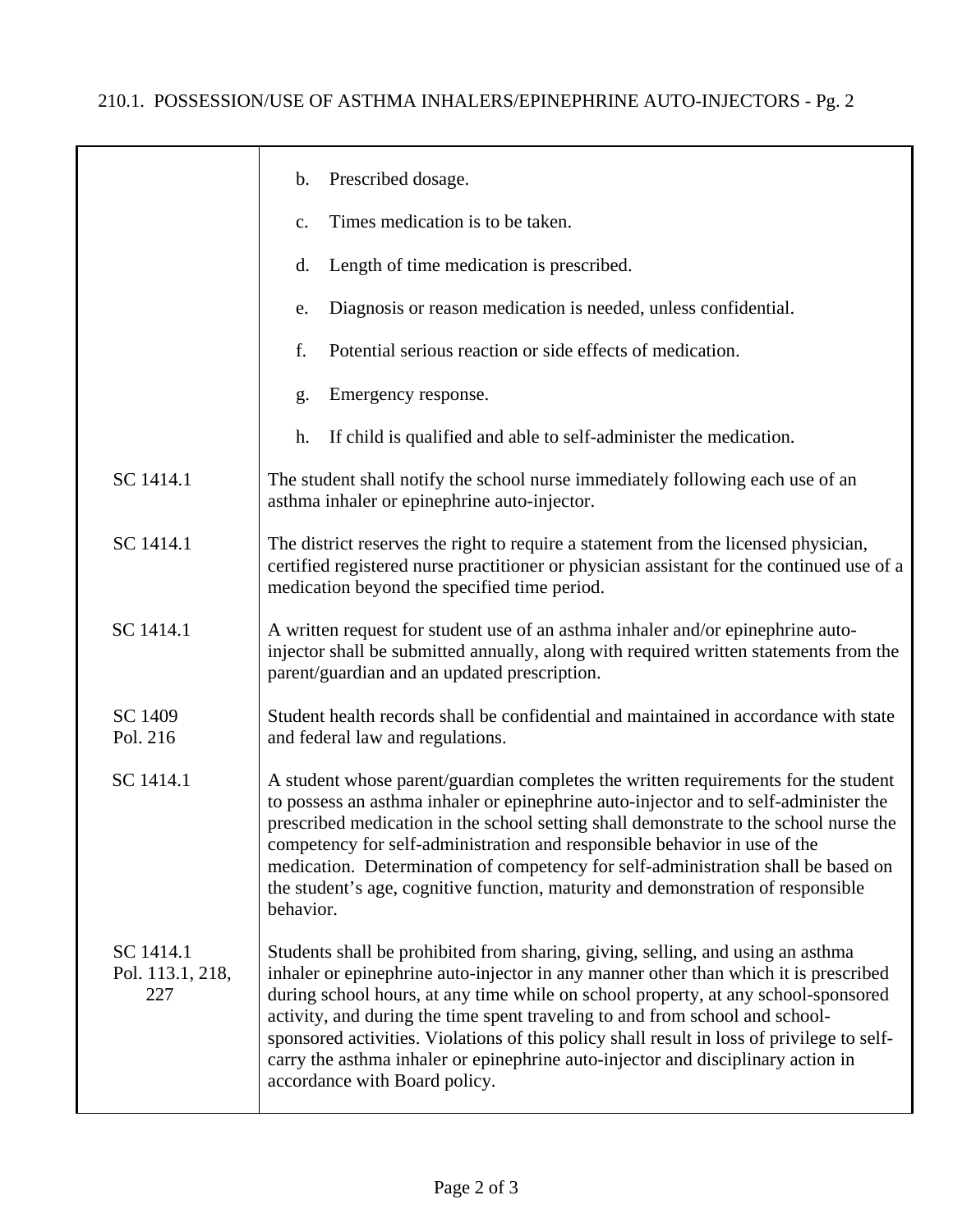| SC 1414.1                          | If the district denies a student's request to self-carry an asthma inhaler or<br>epinephrine auto-injector or the student has lost the privilege of self-carrying an<br>asthma inhaler or epinephrine auto-injector, the student's prescribed medication<br>shall be appropriately stored at a location in close proximity to the student. The<br>student's classroom teachers shall be informed where the medication is stored and<br>the means to access the medication. |
|------------------------------------|----------------------------------------------------------------------------------------------------------------------------------------------------------------------------------------------------------------------------------------------------------------------------------------------------------------------------------------------------------------------------------------------------------------------------------------------------------------------------|
| SC 1414.1<br>Title 22<br>Sec. 12.3 | The district shall annually distribute to students and parents/guardians this policy<br>along with the Code of Student Conduct.                                                                                                                                                                                                                                                                                                                                            |
| Pol. 218                           | The district shall post this policy on the district web site, if available.                                                                                                                                                                                                                                                                                                                                                                                                |
| 4. Delegation of<br>Responsibility | The Superintendent or designee, in conjunction with the school nurse(s), may<br>develop administrative regulations for student possession of asthma inhalers or<br>epinephrine auto-injectors and self-administration of prescribed medication.                                                                                                                                                                                                                            |
|                                    |                                                                                                                                                                                                                                                                                                                                                                                                                                                                            |
|                                    | References:                                                                                                                                                                                                                                                                                                                                                                                                                                                                |
|                                    | School Code – 24 P.S. Sec. 1401, 1409, 1414.1                                                                                                                                                                                                                                                                                                                                                                                                                              |
|                                    | State Board of Education Regulations – 22 PA Code Sec. 12.3, 12.41                                                                                                                                                                                                                                                                                                                                                                                                         |
|                                    | Board Policy – 103.1, 113.1, 216, 218, 227                                                                                                                                                                                                                                                                                                                                                                                                                                 |
|                                    |                                                                                                                                                                                                                                                                                                                                                                                                                                                                            |
|                                    |                                                                                                                                                                                                                                                                                                                                                                                                                                                                            |
|                                    |                                                                                                                                                                                                                                                                                                                                                                                                                                                                            |
|                                    |                                                                                                                                                                                                                                                                                                                                                                                                                                                                            |
|                                    |                                                                                                                                                                                                                                                                                                                                                                                                                                                                            |
|                                    |                                                                                                                                                                                                                                                                                                                                                                                                                                                                            |
|                                    |                                                                                                                                                                                                                                                                                                                                                                                                                                                                            |
|                                    |                                                                                                                                                                                                                                                                                                                                                                                                                                                                            |
|                                    |                                                                                                                                                                                                                                                                                                                                                                                                                                                                            |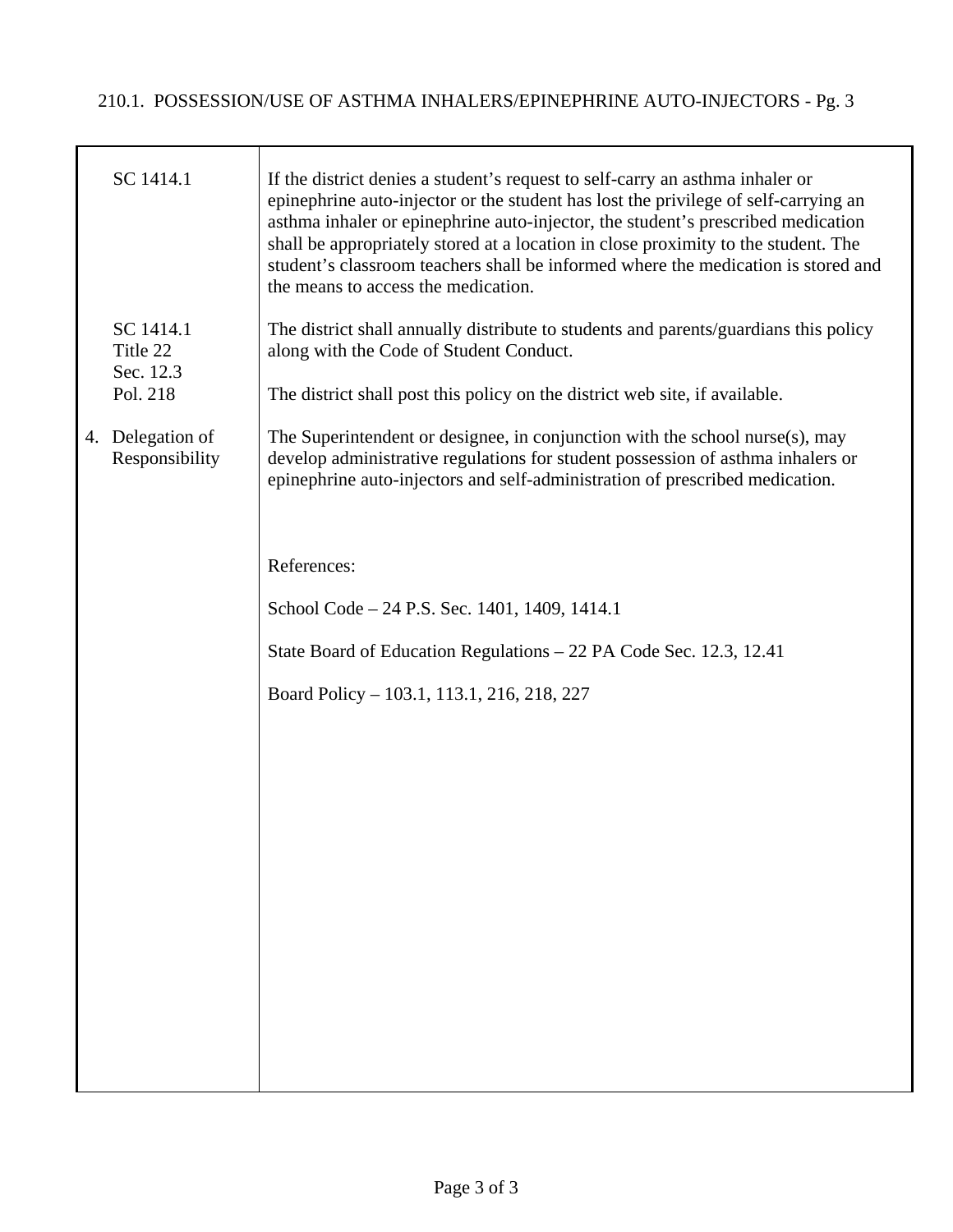⊤

SECTION: PUPILS

TITLE: IMMUNIZATIONS AND COMMUNICABLE DISEASES

ADOPTED: May 23, 2000

REVISED: August 16, 2011

|                                                                               | 203. IMMUNIZATIONS AND COMMUNICABLE DISEASES                                                                                                                                                                                                                             |
|-------------------------------------------------------------------------------|--------------------------------------------------------------------------------------------------------------------------------------------------------------------------------------------------------------------------------------------------------------------------|
| 1. Authority<br>SC 1303a<br>Title 28<br>Sec. 23.81 et seq                     | In order to safeguard the school community from the spread of certain<br>communicable diseases, the Board requires that established policy and<br>administrative regulations be followed by students, parents/guardians and district<br>staff.                           |
| 2. Guidelines                                                                 | Immunization                                                                                                                                                                                                                                                             |
|                                                                               | All students shall be immunized against specific diseases in accordance with state<br>law and regulations, unless specifically exempt for religious or medical reasons.                                                                                                  |
| Title 28<br>Sec. 23.85                                                        | A certificate of immunization shall be maintained as part of the health record for<br>each student, as required by the Pennsylvania Department of Health.                                                                                                                |
| SC 1303a<br>Title 22<br>Sec. 11.20<br>Title 28<br>Sec. 23.83, 23.84,<br>23.85 | A student who has not been immunized in accordance with state regulations shall not<br>be admitted to or permitted to attend district schools, unless exempted for medical or<br>religious reasons or provisionally admitted by the Superintendent.                      |
| SC 1303a<br>Title 22<br>Sec. 11.20<br>Title 28<br>Sec. 23.83, 23.84           | A student shall be exempt from the requirements for immunization whose parent/<br>guardian objects in writing to such immunization on religious grounds or whose<br>physician certifies that the student's physical condition contraindicates<br>immunization.           |
| SC 1303a                                                                      | Monitoring of immunization requirements shall be the responsibility of the<br>Superintendent or designee and the building principal or designee.                                                                                                                         |
| Title 28<br>Sec. 27.77                                                        | Students attending child care group settings located in a school, a pre-kindergarten<br>program or an early intervention program operated by the district shall be<br>immunized in accordance with the Advisory Committee on Immunization Practices<br>(ACIP) standards. |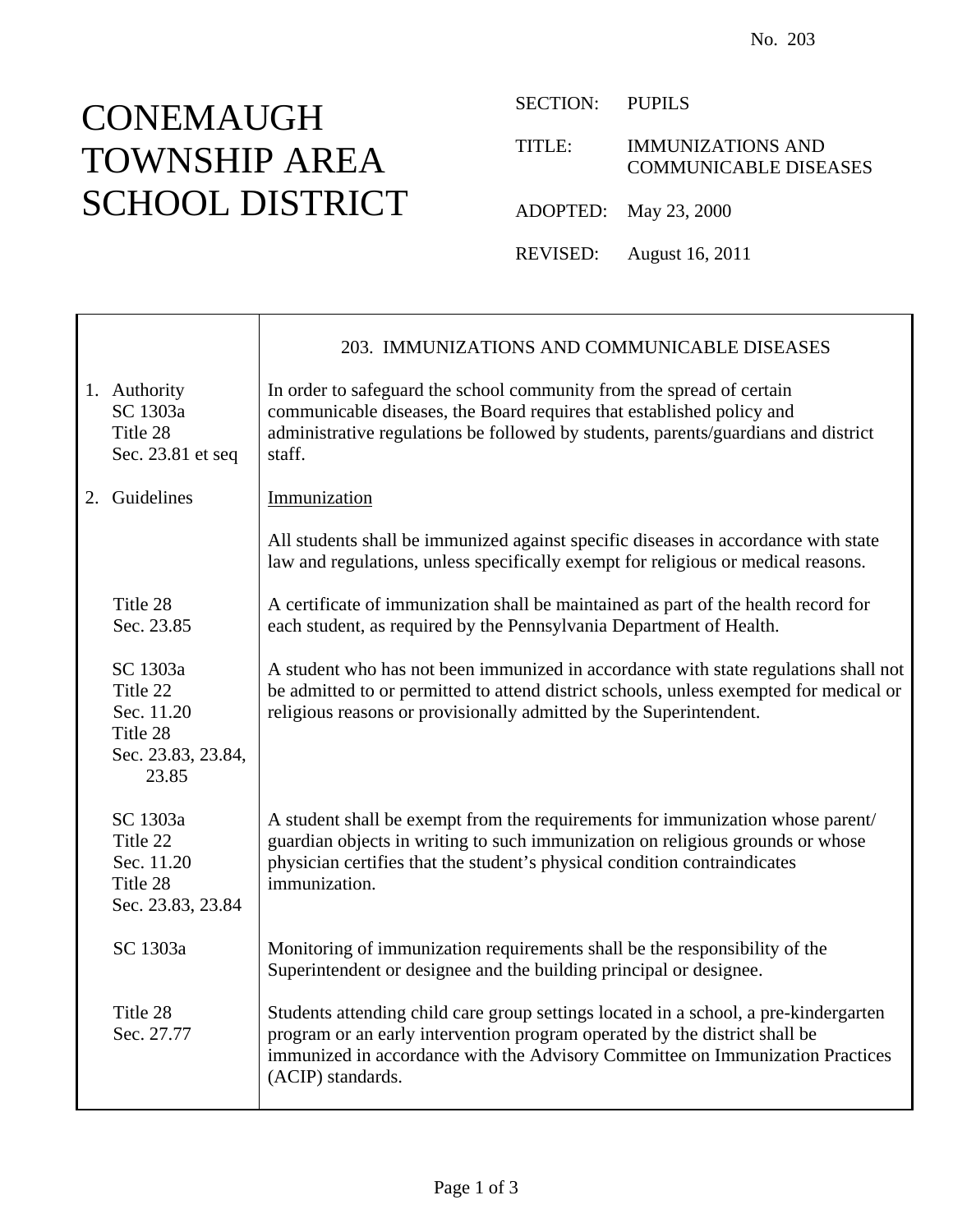|                                                                      | The Superintendent or designee shall:                                                                                                                                                                                                                                                                   |
|----------------------------------------------------------------------|---------------------------------------------------------------------------------------------------------------------------------------------------------------------------------------------------------------------------------------------------------------------------------------------------------|
|                                                                      | 1. Annually review state standards for immunization and direct the responsible<br>district personnel accordingly.                                                                                                                                                                                       |
| SC 1303a<br>Title 28<br>Sec. 23.83, 23.84,<br>23.85<br>Pol. 200, 201 | 2. Ensure that parents/guardians are informed prior to a student's admission to<br>school of the requirements for immunization, the requisite proof of<br>immunization, exemption available for religious or medical reasons, and means<br>by which such exemptions may be claimed.                     |
|                                                                      | 3. Investigate and recommend to the Board district-sponsored programs of<br>immunization that may be warranted to safeguard the health of the school<br>community. Such program shall be subject to Board approval and may be<br>conducted in cooperation with local health agencies.                   |
| Title 28<br>Sec. 23.86                                               | The Superintendent or designee shall report immunization data on the required form<br>to the Department of Health by October 15 of each year.                                                                                                                                                           |
|                                                                      | <b>Communicable Diseases</b>                                                                                                                                                                                                                                                                            |
| Title 28<br>Sec. 27.71, 27.72<br>Pol. 204                            | The Board authorizes that students who have been diagnosed by a physician or are<br>suspected of having a disease by the school nurse shall be excluded from school for<br>the period indicated by regulations of the Department of Health for certain specified<br>diseases and infectious conditions. |
| Title 28<br>Sec. 27.1, 27.2,<br>27.23                                | The school nurse shall report the presence of suspected communicable diseases to<br>the appropriate local health authority, as required by the Department of Health.                                                                                                                                    |
|                                                                      | The Superintendent or designee shall direct that health guidelines and universal<br>precautions designed to minimize the transmission of communicable diseases be<br>implemented in district schools.                                                                                                   |
| Title 22<br>Sec. 4.29                                                | Instruction regarding prevention of communicable and life threatening diseases shall<br>be provided by the schools in the educational program for all levels, in accordance<br>with state regulations.                                                                                                  |
| Title 22<br>Sec. 4.4, 4.29<br>Pol. 105.1                             | Parents/Guardians shall be informed of and be provided opportunities during school<br>hours to review all curriculum materials used in instruction relative to communicable<br>and life threatening diseases.                                                                                           |
|                                                                      |                                                                                                                                                                                                                                                                                                         |
|                                                                      |                                                                                                                                                                                                                                                                                                         |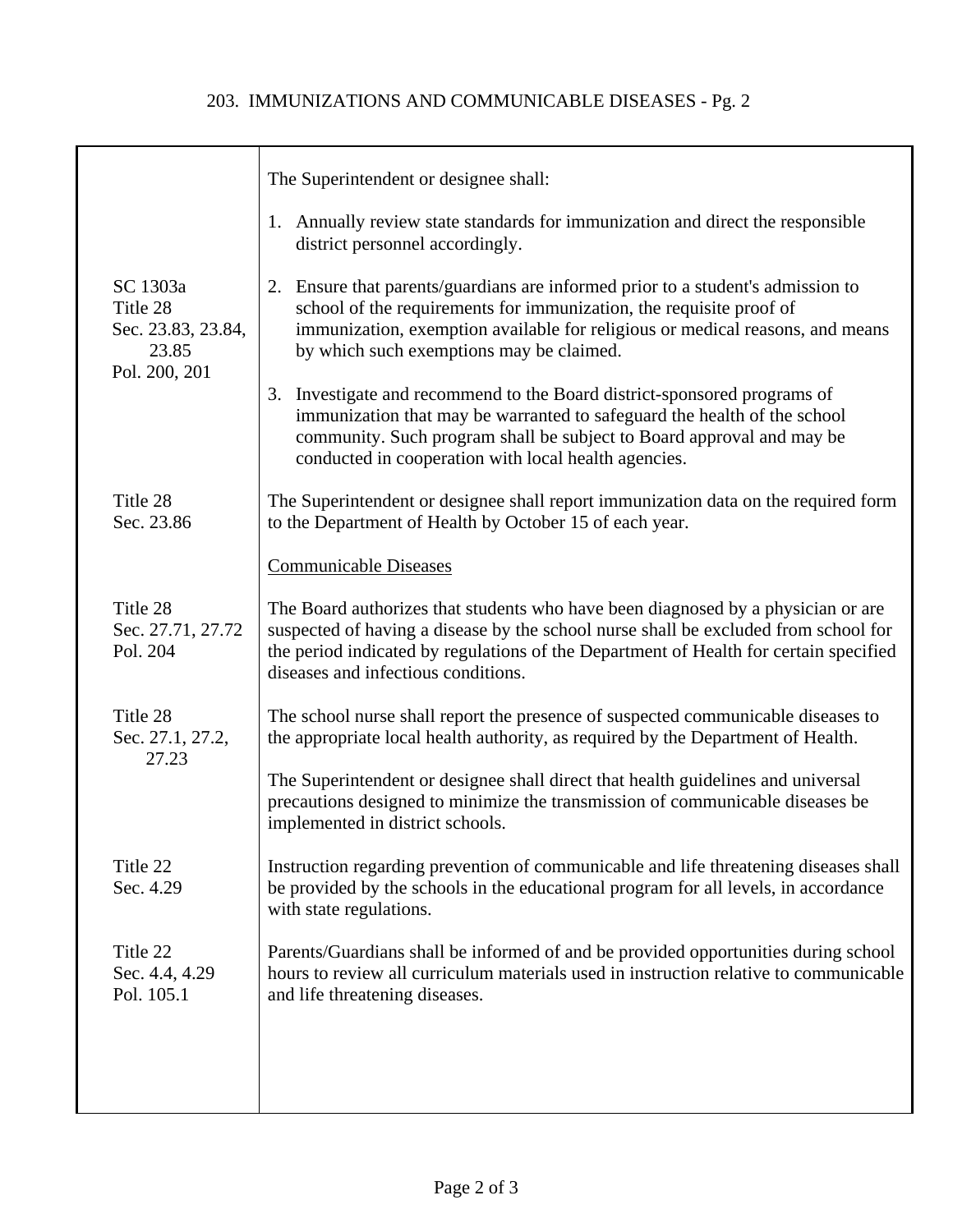#### 203. IMMUNIZATIONS AND COMMUNICABLE DISEASES - Pg. 3

|                     | <b>Health Records</b>                                                                                                                                                                                                                              |
|---------------------|----------------------------------------------------------------------------------------------------------------------------------------------------------------------------------------------------------------------------------------------------|
| SC 1402<br>Pol. 209 | A comprehensive health record shall be maintained for each student enrolled in the<br>district. The record shall include the results of required tests, measurements,<br>screenings, regular and special examinations, and medical questionnaires. |
| SC 1409             | All health records shall be confidential, and their contents shall be divulged only<br>when necessary for the health of the student or to a physician at the written request<br>of the parent/guardian.                                            |
|                     | The district shall require parents/guardians to annually complete a medical history<br>report form that includes information regarding known communicable diseases.                                                                                |
|                     |                                                                                                                                                                                                                                                    |
|                     |                                                                                                                                                                                                                                                    |
|                     | References:                                                                                                                                                                                                                                        |
|                     | School Code – 24 P.S. Sec. 1303a, 1402, 1409                                                                                                                                                                                                       |
|                     | State Board of Education Regulations – 22 PA Code Sec. 4.4, 4.29, 11.20                                                                                                                                                                            |
|                     | State Department of Health Regulations - 28 PA Code Sec. 23.81 et seq., 27.1, 27.2,<br>27.23, 27.71, 27.72, 27.77                                                                                                                                  |
|                     | Board Policy – 105.1, 105.2, 200, 201, 204, 209                                                                                                                                                                                                    |
|                     |                                                                                                                                                                                                                                                    |
|                     |                                                                                                                                                                                                                                                    |
|                     |                                                                                                                                                                                                                                                    |
|                     |                                                                                                                                                                                                                                                    |
|                     |                                                                                                                                                                                                                                                    |
|                     |                                                                                                                                                                                                                                                    |
|                     |                                                                                                                                                                                                                                                    |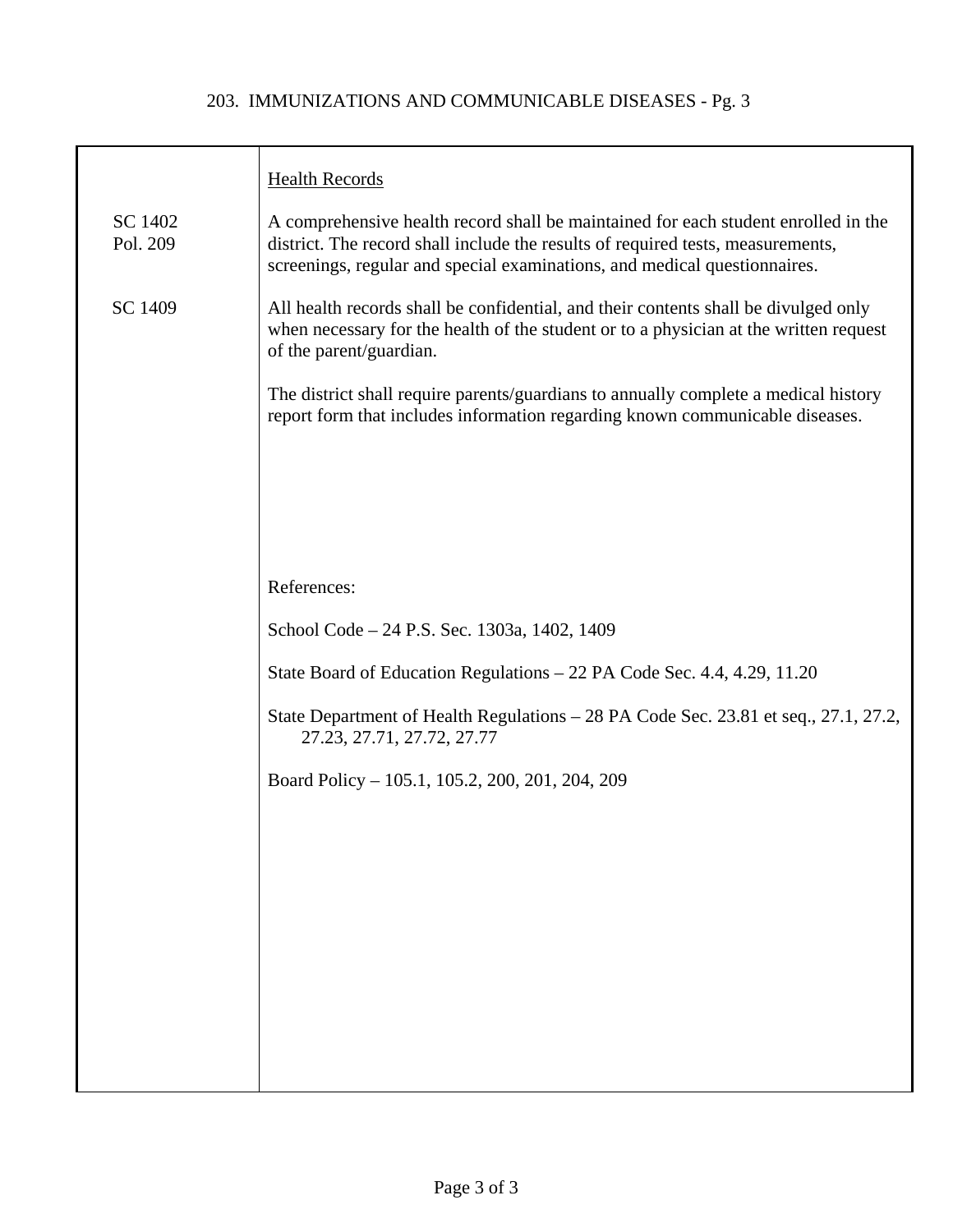SECTION: PUPILS TITLE: HIV INFECTION ADOPTED: May 23, 2000 REVISED: August 21, 2007

|                                    | 203.1. HIV INFECTION                                                                                                                                                                                                                                       |
|------------------------------------|------------------------------------------------------------------------------------------------------------------------------------------------------------------------------------------------------------------------------------------------------------|
| 1. Purpose                         | The Board is committed to providing a safe, healthy environment for its students and<br>employees. The purpose of this policy shall be to safeguard the health and well-<br>being of students and employees while protecting the rights of the individual. |
|                                    | This policy is based on current evidence that the HIV virus is not normally<br>transmissible by infected individuals within the school setting, except as noted in<br>this policy.                                                                         |
| 2. Definitions                     | <b>HIV infection</b> - refers to the disease caused by the HIV or human<br>immunodeficiency virus.                                                                                                                                                         |
|                                    | <b>AIDS</b> - Acquired Immune Deficiency Syndrome.                                                                                                                                                                                                         |
|                                    | <b>CDCP</b> - United States Public Health Service Centers for Disease Control and<br>Prevention.                                                                                                                                                           |
|                                    | Infected students - refers to students diagnosed as having the HIV virus, including<br>those who are asymptomatic.                                                                                                                                         |
| 3. Authority                       | This policy shall apply to all students in all programs conducted by the school<br>district.                                                                                                                                                               |
|                                    | The Board directs that the established school rules that relate to illnesses and other<br>diseases among students shall also apply to infected students.                                                                                                   |
| 35 P.S.<br>Sec. 7601 et seq        | The Board shall not require routine screening tests for HIV infection in the school<br>setting, nor will such tests be a condition for school attendance.                                                                                                  |
| 4. Delegation of<br>Responsibility | The Superintendent or designee shall be responsible for handling and releasing all<br>information concerning infected students.                                                                                                                            |
|                                    |                                                                                                                                                                                                                                                            |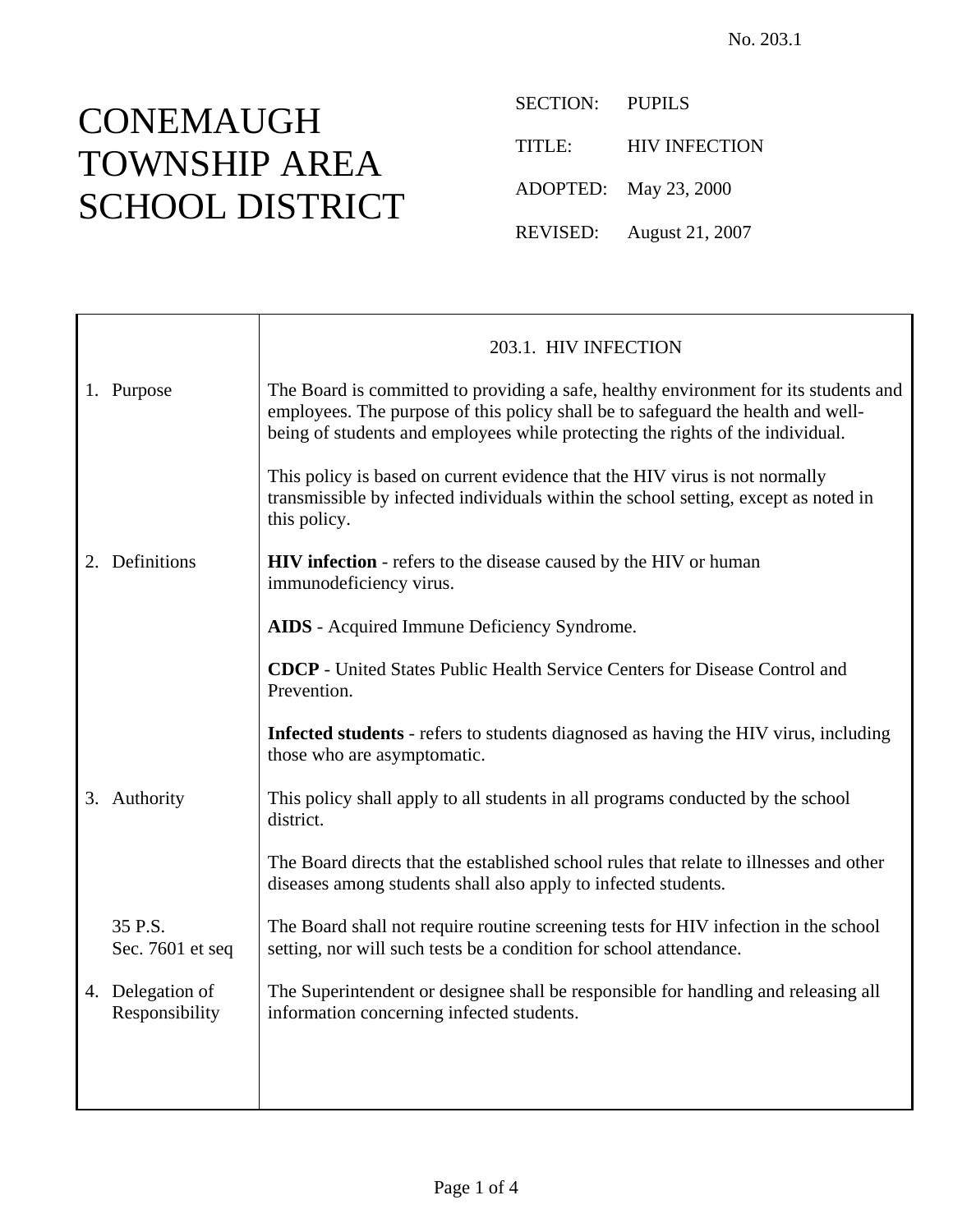|                                   | All district employees shall strive to maintain a respectful school climate and to<br>prohibit physical or verbal harassment of any individual or group, including infected<br>students.                                                                                                                                                                                                         |
|-----------------------------------|--------------------------------------------------------------------------------------------------------------------------------------------------------------------------------------------------------------------------------------------------------------------------------------------------------------------------------------------------------------------------------------------------|
|                                   | All employees shall be required to consistently follow infection control/universal<br>precautions in all settings and at all times, including playgrounds and school buses.<br>Employees shall notify the Superintendent/designee of all incidents of exposure to<br>bodily fluids and when a student's health condition or behavior presents a reasonable<br>risk of transmitting an infection. |
|                                   | Building administrators shall notify students, parents/guardians and employees about<br>current Board policies concerning HIV infection and shall provide reasonable<br>opportunities to discuss such policies and related concerns.                                                                                                                                                             |
| 5. Guidelines                     | <b>Attendance</b>                                                                                                                                                                                                                                                                                                                                                                                |
| SC 1301                           | Infected students have the same right to attend school and receive services as any<br>other students and shall be subject to the same policies and rules. HIV infection shall<br>not factor into decisions concerning class assignments, privileges or participation in<br>any school-sponsored activity.                                                                                        |
|                                   | School authorities shall determine the educational placement of infected students on<br>a case-by-case basis by following established policies and procedures for students<br>with chronic health problems and students with disabilities.                                                                                                                                                       |
|                                   | When an infected student's parent/guardian voluntarily discloses information<br>regarding the student's condition, the district employee who receives the information<br>shall obtain the written consent of the parent/guardian to disclose the information to<br>members of the Screening Team.                                                                                                |
|                                   | A Screening Team comprised of the Superintendent or designee, building principal,<br>school nurse, district physician, student's parent/guardian, and attending physician<br>shall evaluate the educational placement of an infected student. Placement decisions<br>shall be based on the student's need for accommodations or services.                                                        |
|                                   | First consideration must be given to maintaining the infected student in a regular<br>assignment. Any decision for an alternative placement must be supported by specific<br>facts and data.                                                                                                                                                                                                     |
| SC 1329<br>Title 22<br>Sec. 11.25 | An infected student who is unable to attend school, as determined by a medical<br>examination, shall be considered for homebound instruction or an alternative<br>placement.                                                                                                                                                                                                                     |
|                                   |                                                                                                                                                                                                                                                                                                                                                                                                  |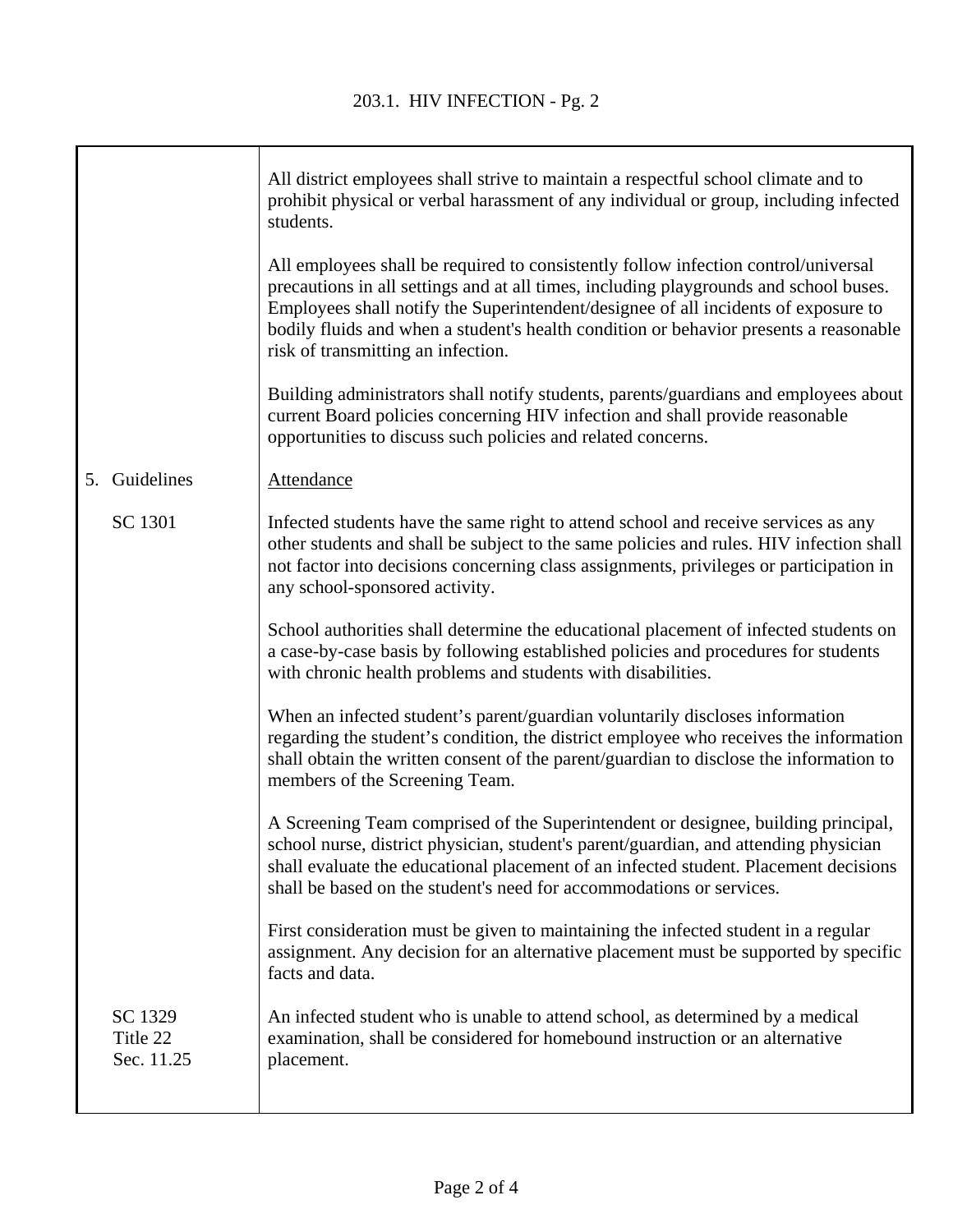| SC 1329, 1330         | An infected student may be excused from school attendance if the parent/guardian<br>seeks such excuse based on the advice of medical or psychological experts treating<br>the student.                                                                                                                                                                    |
|-----------------------|-----------------------------------------------------------------------------------------------------------------------------------------------------------------------------------------------------------------------------------------------------------------------------------------------------------------------------------------------------------|
|                       | An infected student's placement shall be reassessed if there is a change in the<br>student's need for accommodations or services.                                                                                                                                                                                                                         |
|                       | Confidentiality                                                                                                                                                                                                                                                                                                                                           |
| 35 P.S. Sec. 7607     | District employees who have knowledge of an infected student's condition shall not<br>disclose any information without prior written consent of the student's parent/<br>guardian, consistent with the requirements of the Pennsylvania Confidentiality of<br>HIV-Related Information Act.                                                                |
| SC 1409               | All health records, notes and other documents referring to an infected student's<br>condition shall be secured and kept confidential.                                                                                                                                                                                                                     |
|                       | <b>Infection Control</b>                                                                                                                                                                                                                                                                                                                                  |
|                       | Employees shall treat all bodily fluids as hazardous and shall follow universal<br>precautions for any exposure to bodily fluids.                                                                                                                                                                                                                         |
|                       | The school district shall maintain reasonably accessible equipment and supplies<br>necessary for infection control.                                                                                                                                                                                                                                       |
|                       | <b>Staff Development</b>                                                                                                                                                                                                                                                                                                                                  |
|                       | All district employees shall participate in a planned HIV education program.                                                                                                                                                                                                                                                                              |
|                       | Designated district employees shall receive additional, specialized training<br>appropriate to their positions and responsibilities.                                                                                                                                                                                                                      |
|                       | <b>Prevention Education</b>                                                                                                                                                                                                                                                                                                                               |
| Title 22<br>Sec. 4.29 | The goals of HIV prevention education shall be to promote healthy living and<br>discourage the behaviors that put people at risk of acquiring HIV infection.<br>Prevention education shall be taught at every level, be appropriate to students'<br>developmental maturity, and include accurate information about reducing the risk of<br>HIV infection. |
|                       |                                                                                                                                                                                                                                                                                                                                                           |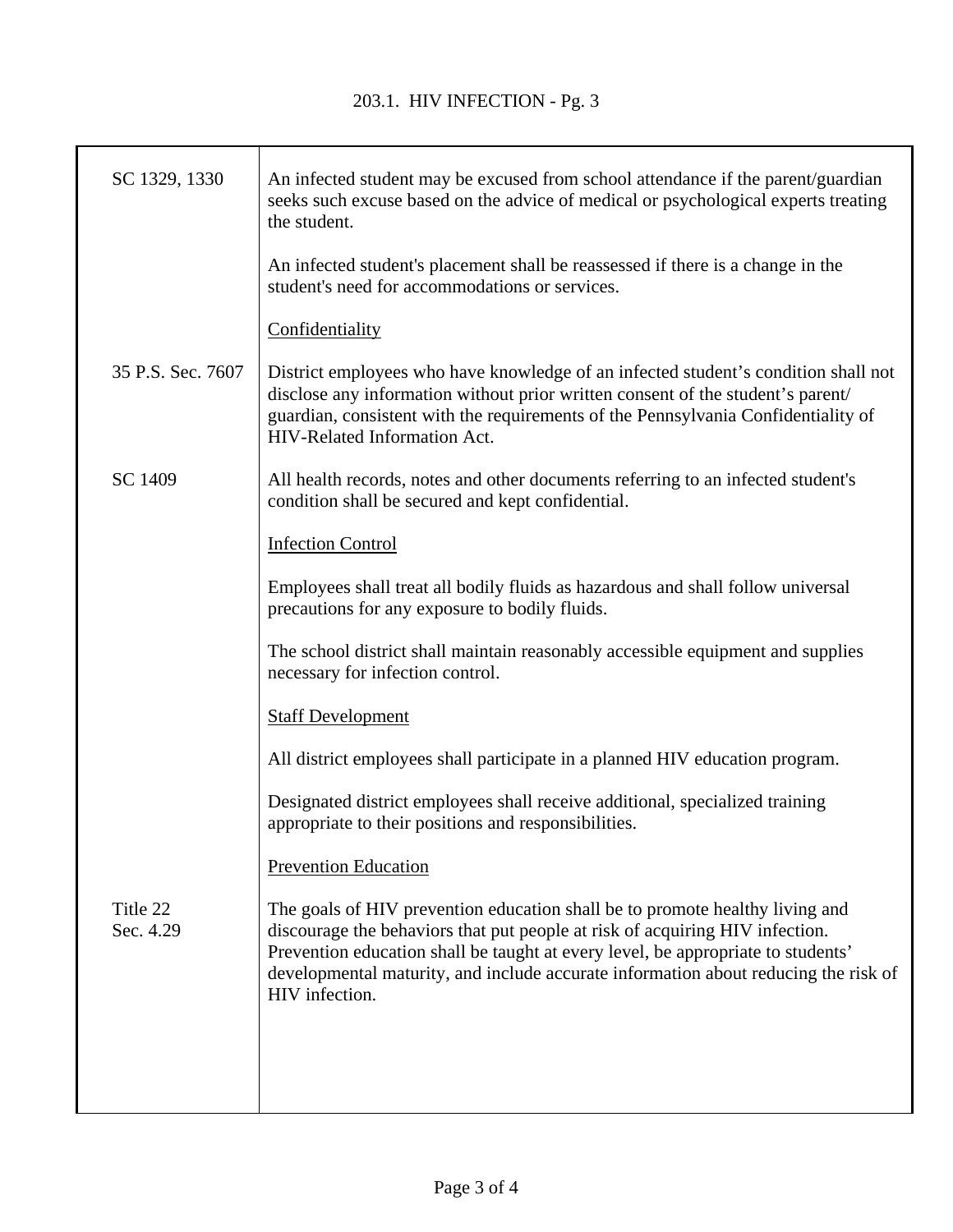| Title 22<br>Sec. 4.4, 4.29<br>Pol. 105.1 | Prior to HIV/AIDS instruction, the district shall inform parents/guardians that<br>curriculum outlines and materials used in the instruction shall be available for<br>review.                                       |
|------------------------------------------|----------------------------------------------------------------------------------------------------------------------------------------------------------------------------------------------------------------------|
| Title 22<br>Sec. 4.4, 4.29<br>Pol. 105.2 | A student shall be excused from HIV/AIDS education when the instruction conflicts<br>with the religious beliefs or principles of the student or parent/guardian, upon the<br>written request of the parent/guardian. |
|                                          |                                                                                                                                                                                                                      |
|                                          | References:                                                                                                                                                                                                          |
|                                          | School Code - 24 P.S. Sec. 1301, 1329, 1330, 1409                                                                                                                                                                    |
|                                          | State Board of Education Regulations - 22 PA Code Sec. 4.4, 4.29, 11.25                                                                                                                                              |
|                                          | PA Confidentiality of HIV-Related Information Act – 35 P.S. Sec. 7601 et seq.                                                                                                                                        |
|                                          | Board Policy - 105.1, 105.2                                                                                                                                                                                          |
|                                          |                                                                                                                                                                                                                      |
|                                          |                                                                                                                                                                                                                      |
|                                          |                                                                                                                                                                                                                      |
|                                          |                                                                                                                                                                                                                      |
|                                          |                                                                                                                                                                                                                      |
|                                          |                                                                                                                                                                                                                      |
|                                          |                                                                                                                                                                                                                      |
|                                          |                                                                                                                                                                                                                      |
|                                          |                                                                                                                                                                                                                      |
|                                          |                                                                                                                                                                                                                      |
|                                          |                                                                                                                                                                                                                      |
|                                          |                                                                                                                                                                                                                      |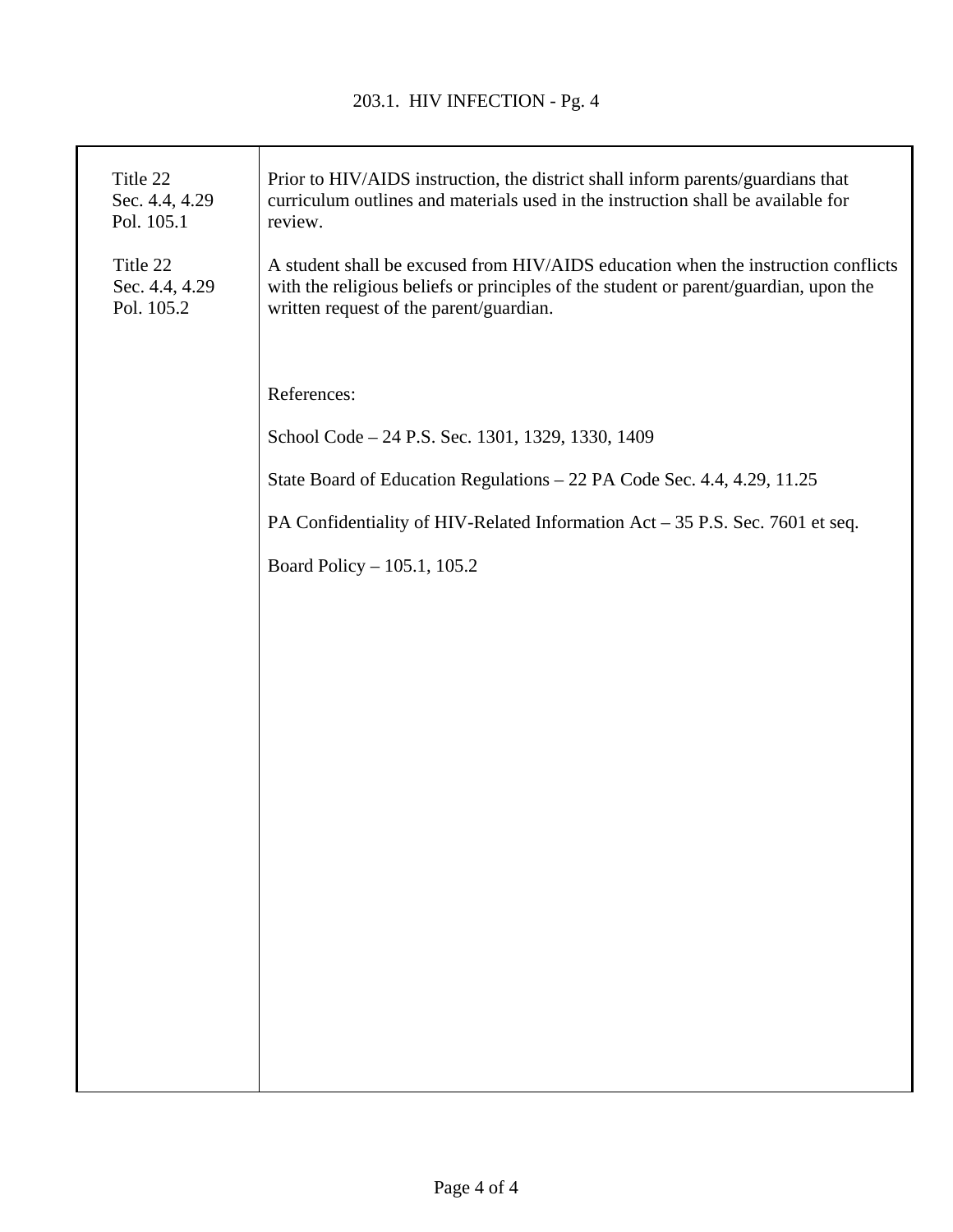SECTION: PUPILS

TITLE: STUDENT ACCIDENT INSURANCE

ADOPTED: May 23, 2000

REVISED:

|                              | 211. STUDENT ACCIDENT INSURANCE                                                                                                                                                                                                                                                   |
|------------------------------|-----------------------------------------------------------------------------------------------------------------------------------------------------------------------------------------------------------------------------------------------------------------------------------|
| 1. Purpose                   | The Board recognizes the need for insurance coverage for unforeseen accidents<br>which may occur to students in the course of attendance at school or participation in<br>the athletic and extracurricular programs of the schools.                                               |
| 2. Authority                 | The Board shall provide parents the opportunity to purchase insurance coverage, at<br>no cost to the Board, for injury to the students resulting from accidents in any<br>activity during school hours, any activity sponsored by the school, or any activity<br>round-the-clock. |
| SC 511(f)                    | The Board shall maintain insurance coverage by a qualified insuror over and above<br>the first responsibility of family coverage and at no cost to the student for injury<br>resulting from accidents sustained while participating in an interscholastic sports<br>program.      |
| 3. Delegation of             | The Superintendent or designee shall be responsible to:                                                                                                                                                                                                                           |
| Responsibility               | 1. Prepare specifications and secure suitable coverage from qualified insurance<br>carriers for recommendation and Board consideration.                                                                                                                                           |
|                              | Notify all students and parents of students who may be eligible for insurance.<br>2.                                                                                                                                                                                              |
|                              | 3. Ascertain that where the Board assumes the full cost of insurance, each eligible<br>student is properly insured.                                                                                                                                                               |
|                              |                                                                                                                                                                                                                                                                                   |
|                              |                                                                                                                                                                                                                                                                                   |
| School Code<br>Sec. $511(f)$ |                                                                                                                                                                                                                                                                                   |
|                              |                                                                                                                                                                                                                                                                                   |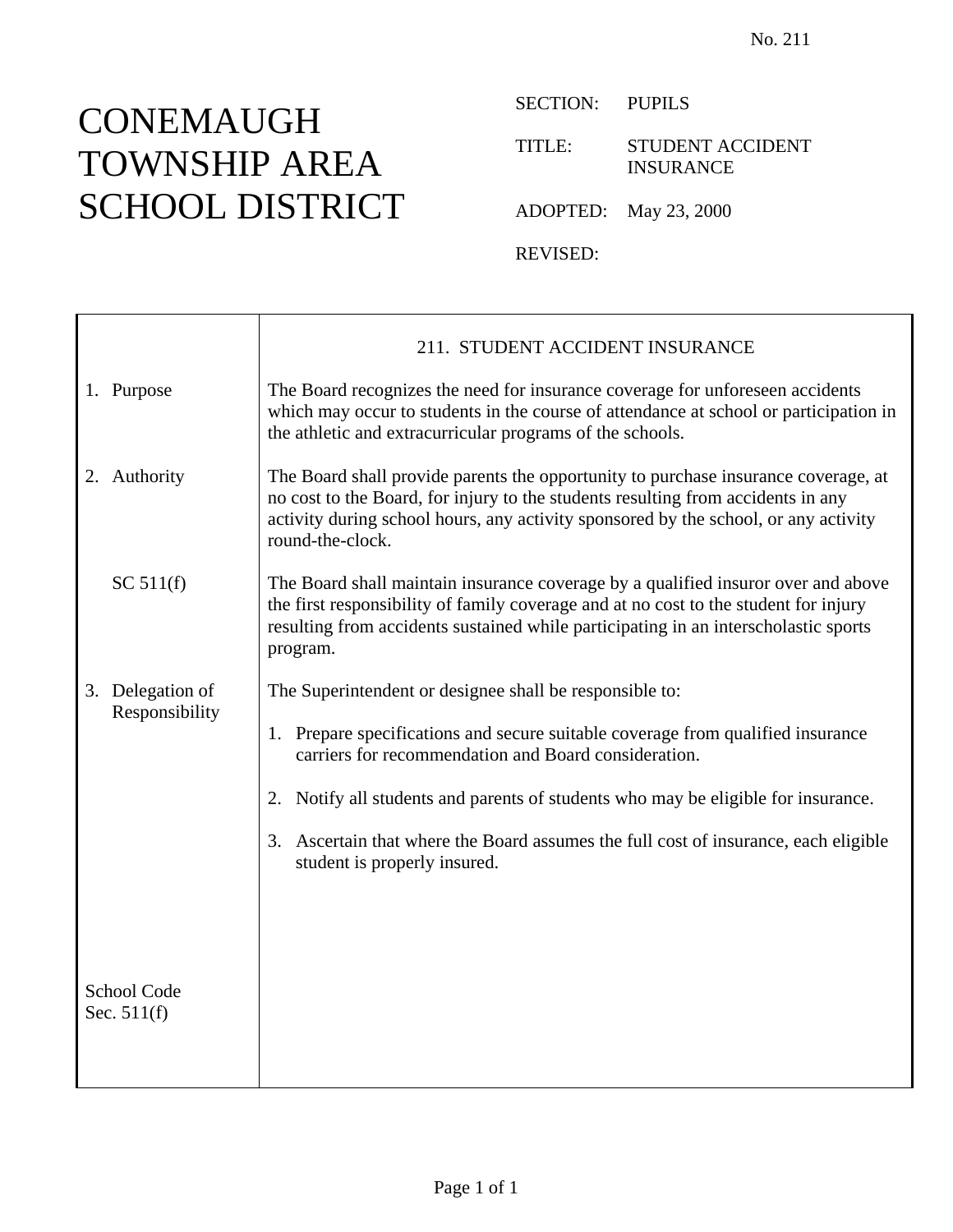SECTION: PUPILS TITLE: STUDENT WELLNESS ADOPTED: February 21, 2006 REVISED: November 20, 2007

|                                                                    | 246. STUDENT WELLNESS                                                                                                                                                                                                                                                                                                                                                                                                                                                                                                                                                           |
|--------------------------------------------------------------------|---------------------------------------------------------------------------------------------------------------------------------------------------------------------------------------------------------------------------------------------------------------------------------------------------------------------------------------------------------------------------------------------------------------------------------------------------------------------------------------------------------------------------------------------------------------------------------|
| 1. Purpose                                                         | Conemaugh Township Area School District recognizes that student wellness and<br>proper nutrition are related to students' physical well-being, growth, development,<br>and readiness to learn. The Board is committed to providing a school environment<br>that promotes student wellness, proper nutrition, nutrition education, and regular<br>physical activity as part of the total learning experience. In a healthy school<br>environment, students will learn about and participate in positive dietary and<br>lifestyle practices that can improve student achievement. |
| 2. Authority<br>SC 1422.1<br>42 U.S.C.<br>Sec. 1751 nt<br>Pol. 100 | The Board adopts the Student Wellness Policy based on the recommendations of the<br>appointed Wellness Committee and in accordance with federal and state laws. The<br>policy shall be included in the district's Strategic Plan.                                                                                                                                                                                                                                                                                                                                               |
|                                                                    | To ensure the health and well-being of all students, the Board establishes that the<br>district shall provide to students:                                                                                                                                                                                                                                                                                                                                                                                                                                                      |
|                                                                    | 1. A comprehensive nutrition program consistent with federal and state<br>requirements.                                                                                                                                                                                                                                                                                                                                                                                                                                                                                         |
|                                                                    | 2. Access at reasonable cost to foods and beverages that meet established<br>nutritional guidelines.                                                                                                                                                                                                                                                                                                                                                                                                                                                                            |
|                                                                    | 3. Physical education courses and opportunities for developmentally appropriate<br>physical activity during the school day.                                                                                                                                                                                                                                                                                                                                                                                                                                                     |
|                                                                    | 4. Curriculum and programs for grades K-12 that are designed to educate students<br>about proper nutrition and lifelong physical activity, in accordance with State<br>Board of Education curriculum regulations and academic standards.                                                                                                                                                                                                                                                                                                                                        |
| 3. Delegation of<br>Responsibility<br>Pol. 808                     | The Superintendent or designee shall be responsible to monitor district schools,<br>programs, and curriculum to ensure compliance with this policy, related policies and<br>established guidelines or administrative regulations.                                                                                                                                                                                                                                                                                                                                               |
|                                                                    |                                                                                                                                                                                                                                                                                                                                                                                                                                                                                                                                                                                 |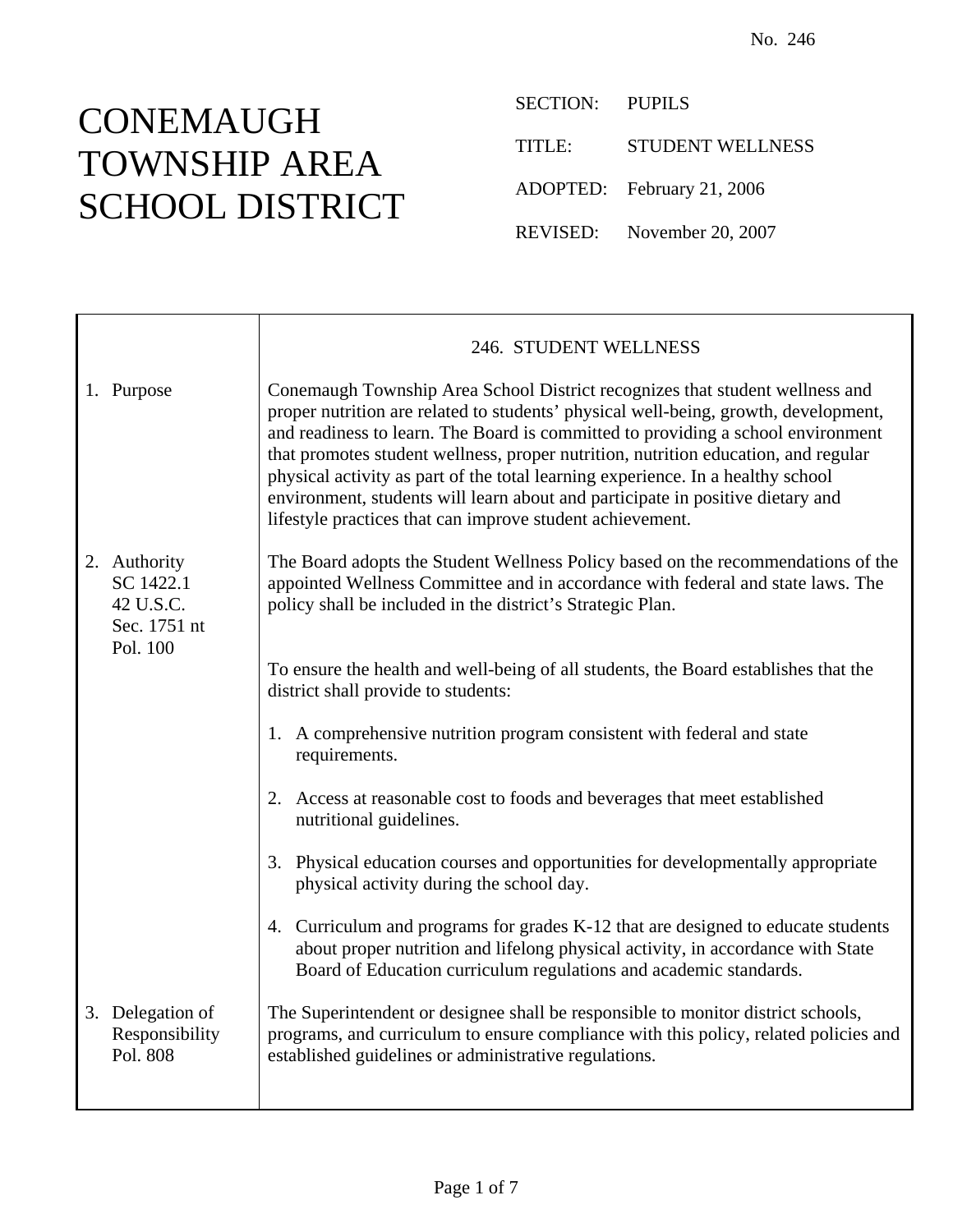|                           | Each building principal or designee shall report to the Superintendent or designee<br>regarding compliance in his/her school.                                                                                                                                                                                                                                                                                               |
|---------------------------|-----------------------------------------------------------------------------------------------------------------------------------------------------------------------------------------------------------------------------------------------------------------------------------------------------------------------------------------------------------------------------------------------------------------------------|
|                           | Staff members responsible for programs related to student wellness shall report to<br>the Superintendent or designee regarding the status of such programs.                                                                                                                                                                                                                                                                 |
|                           | The Superintendent or designee shall annually report to the Board on the district's<br>compliance with law and policies related to student wellness. The report may<br>include:                                                                                                                                                                                                                                             |
|                           | 1. Assessment of school environment regarding student wellness issues.                                                                                                                                                                                                                                                                                                                                                      |
|                           | 2. Evaluation of food services program.                                                                                                                                                                                                                                                                                                                                                                                     |
|                           | Review of all foods and beverages sold in schools for compliance with<br>3.<br>established nutrition guidelines.                                                                                                                                                                                                                                                                                                            |
|                           | 4. Listing of activities and programs conducted to promote nutrition and physical<br>activity.                                                                                                                                                                                                                                                                                                                              |
|                           | 5. Recommendations for policy and/or program revisions.                                                                                                                                                                                                                                                                                                                                                                     |
|                           | 6. Suggestions for improvement in specific areas.                                                                                                                                                                                                                                                                                                                                                                           |
|                           | 7. Feedback received from district staff, students, parents/guardians, community<br>members and Wellness Committee.                                                                                                                                                                                                                                                                                                         |
| 42 U.S.C.<br>Sec. 1751 nt | An assurance that district guidelines for reimbursable meals are not less restrictive<br>than regulations and guidelines issued for schools in accordance with federal law<br>shall be provided annually by the Food Service Director, Business Manager, or<br>Superintendent.                                                                                                                                              |
| 4. Guidelines             | <b>Wellness Committee</b>                                                                                                                                                                                                                                                                                                                                                                                                   |
|                           | The Board shall appoint a Wellness Committee comprised of at least one (1) of each<br>of the following: School Board member, district administrator, district food service<br>representative, student, parent/guardian, member of the public, teacher, school nurse,<br>school counselor, representative of local or county agency, representative of<br>community organization, and other individuals chosen by the Board. |
|                           | The Wellness Committee shall serve as an advisory committee regarding student<br>health issues and shall be responsible for developing a Student Wellness Policy that<br>complies with law to recommend to the Board for adoption.                                                                                                                                                                                          |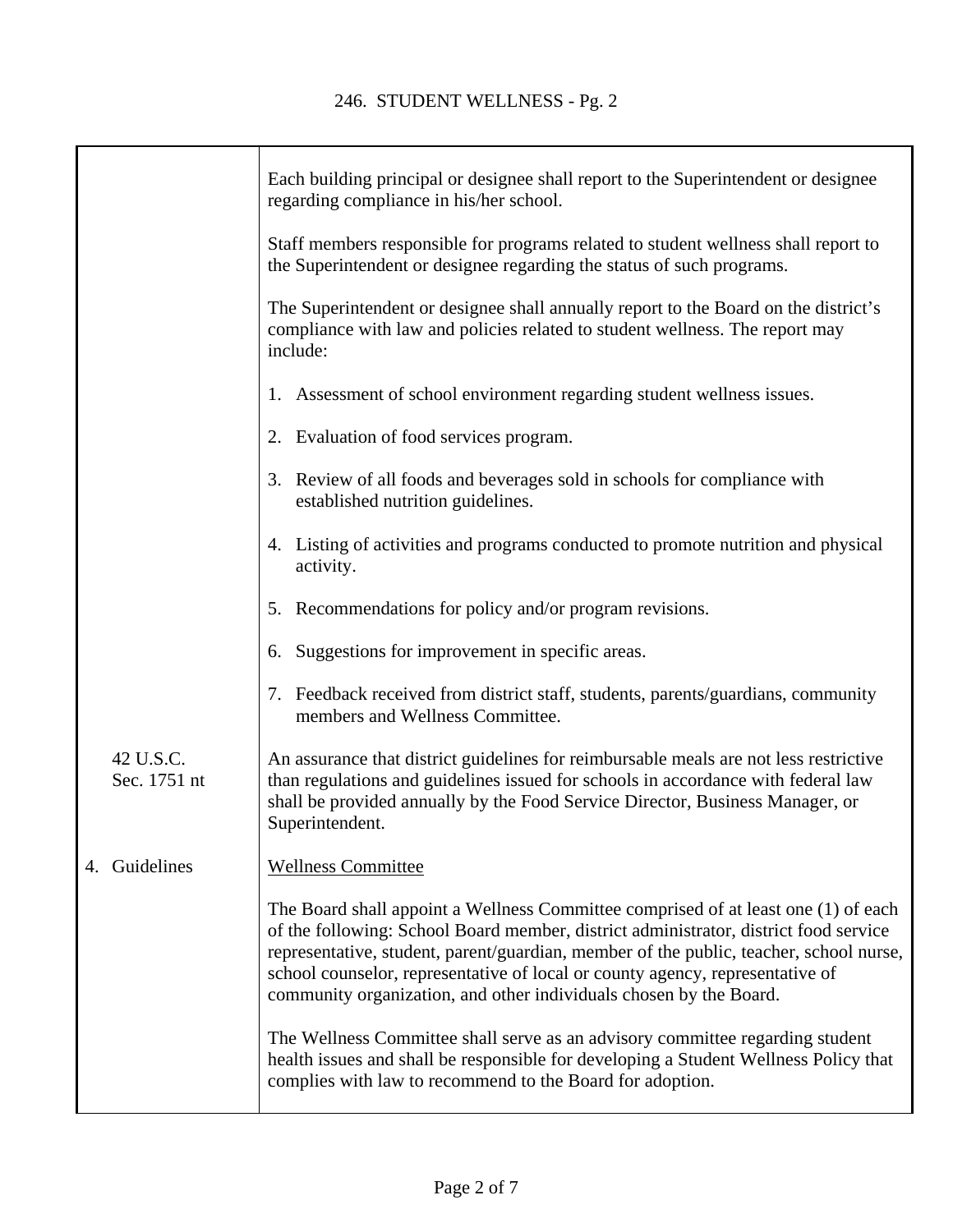$\mathbf{I}$ 

|                          | The Wellness Committee may examine related research and laws, assess student<br>needs and the current school environment, review existing Board policies and<br>administrative regulations, and raise awareness about student health issues. The<br>Wellness Committee may make policy recommendations to the Board related to<br>other health issues necessary to promote student wellness. |
|--------------------------|----------------------------------------------------------------------------------------------------------------------------------------------------------------------------------------------------------------------------------------------------------------------------------------------------------------------------------------------------------------------------------------------|
|                          | The Wellness Committee may survey parents/guardians and/or students; conduct<br>community forums or focus groups; collaborate with appropriate community<br>agencies and organizations; and engage in similar activities, within the budget<br>established for these purposes.                                                                                                               |
|                          | The Wellness Committee shall provide periodic reports to the Superintendent or<br>designee regarding the status of its work, as required.                                                                                                                                                                                                                                                    |
|                          | <b>Nutrition Education</b>                                                                                                                                                                                                                                                                                                                                                                   |
|                          | The goal of nutrition education is to teach, encourage and support healthy eating by<br>students. Promoting student health and nutrition enhances readiness for learning and<br>increases student achievement.                                                                                                                                                                               |
| SC 1513<br>Pol. 102, 105 | Nutrition education will be provided within the sequential, comprehensive health<br>education program in accordance with State Board of Education curriculum<br>regulations and the academic standards for Health, Safety and Physical Education,<br>and Family and Consumer Sciences.                                                                                                       |
|                          | Nutrition education shall provide all students with the knowledge and skills needed<br>to lead healthy lives.                                                                                                                                                                                                                                                                                |
|                          | Nutrition education lessons and activities shall be age-appropriate.                                                                                                                                                                                                                                                                                                                         |
|                          | Nutrition curriculum shall be behavior focused.                                                                                                                                                                                                                                                                                                                                              |
|                          | Nutrition education shall be integrated into other subjects to complement but not<br>replace academic standards based on nutrition education.                                                                                                                                                                                                                                                |
|                          | Lifelong lifestyle balance shall be reinforced by linking nutrition education and<br>physical activity.                                                                                                                                                                                                                                                                                      |
|                          | The staff responsible for providing nutrition education shall be trained and prepared<br>and shall participate in professional development.                                                                                                                                                                                                                                                  |
|                          | District staff shall cooperate with agencies and community organizations to provide<br>opportunities for appropriate student projects related to nutrition.                                                                                                                                                                                                                                  |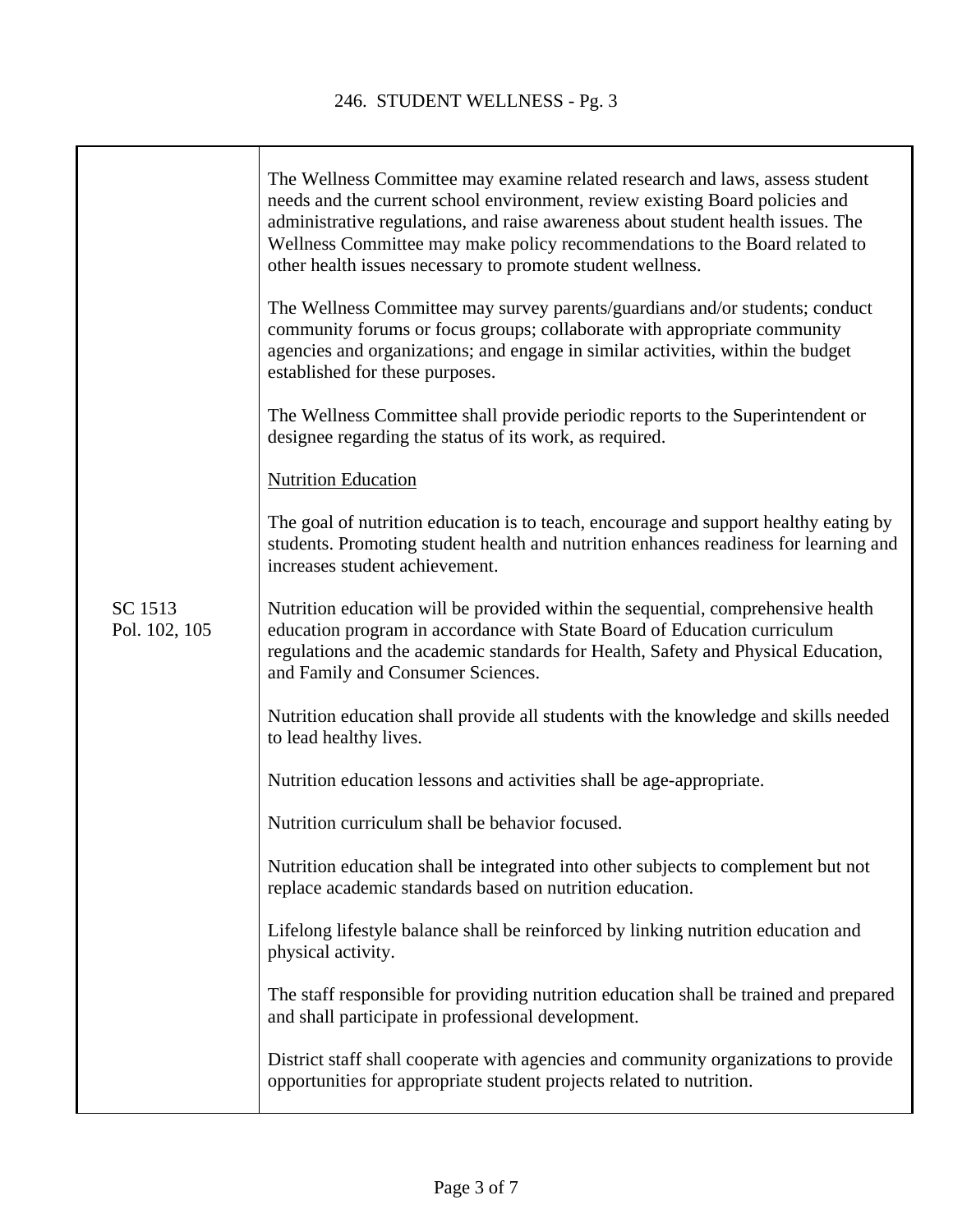| Consistent nutrition messages shall be disseminated throughout the district, schools,<br>classrooms, cafeterias, homes, community and media.                                                                                                                                                                                                           |
|--------------------------------------------------------------------------------------------------------------------------------------------------------------------------------------------------------------------------------------------------------------------------------------------------------------------------------------------------------|
| Nutrition education shall extend beyond the school environment by engaging and<br>involving families and communities.                                                                                                                                                                                                                                  |
| <b>Physical Activity</b>                                                                                                                                                                                                                                                                                                                               |
| District schools shall strive to provide opportunities for developmentally appropriate<br>physical activity during the school day for all students.                                                                                                                                                                                                    |
| District schools shall determine how they will contribute to the effort to provide<br>students opportunities to accumulate at least sixty (60) minutes of age-appropriate<br>physical activity on all or most days of the week. That time will include physical<br>activity outside the school environment, such as outdoor play at home, sports, etc. |
| Students shall participate daily in a variety of age-appropriate physical activities<br>designed to achieve optimal health, wellness, fitness, and performance benefits.                                                                                                                                                                               |
| Age-appropriate physical activity opportunities, such as recess; before and after<br>school; during lunch; clubs; intramurals; and interscholastic athletics, shall be<br>provided to meet the needs and interests of all students, in addition to planned<br>physical education.                                                                      |
| A physical and social environment that encourages safe and enjoyable activity for all<br>students shall be maintained.                                                                                                                                                                                                                                 |
| Extended periods of student inactivity, two (2) hours or more, shall be discouraged.                                                                                                                                                                                                                                                                   |
| Physical activity breaks shall be provided for elementary students during classroom<br>hours.                                                                                                                                                                                                                                                          |
| After-school programs shall provide developmentally appropriate physical activity<br>for participating children.                                                                                                                                                                                                                                       |
| District schools shall partner with parents/guardians and community members to<br>institute programs that support physical activity.                                                                                                                                                                                                                   |
| Physical activity shall not be used as a form of punishment.                                                                                                                                                                                                                                                                                           |
| Students and the community shall have access to physical activity facilities outside<br>school hours.                                                                                                                                                                                                                                                  |
|                                                                                                                                                                                                                                                                                                                                                        |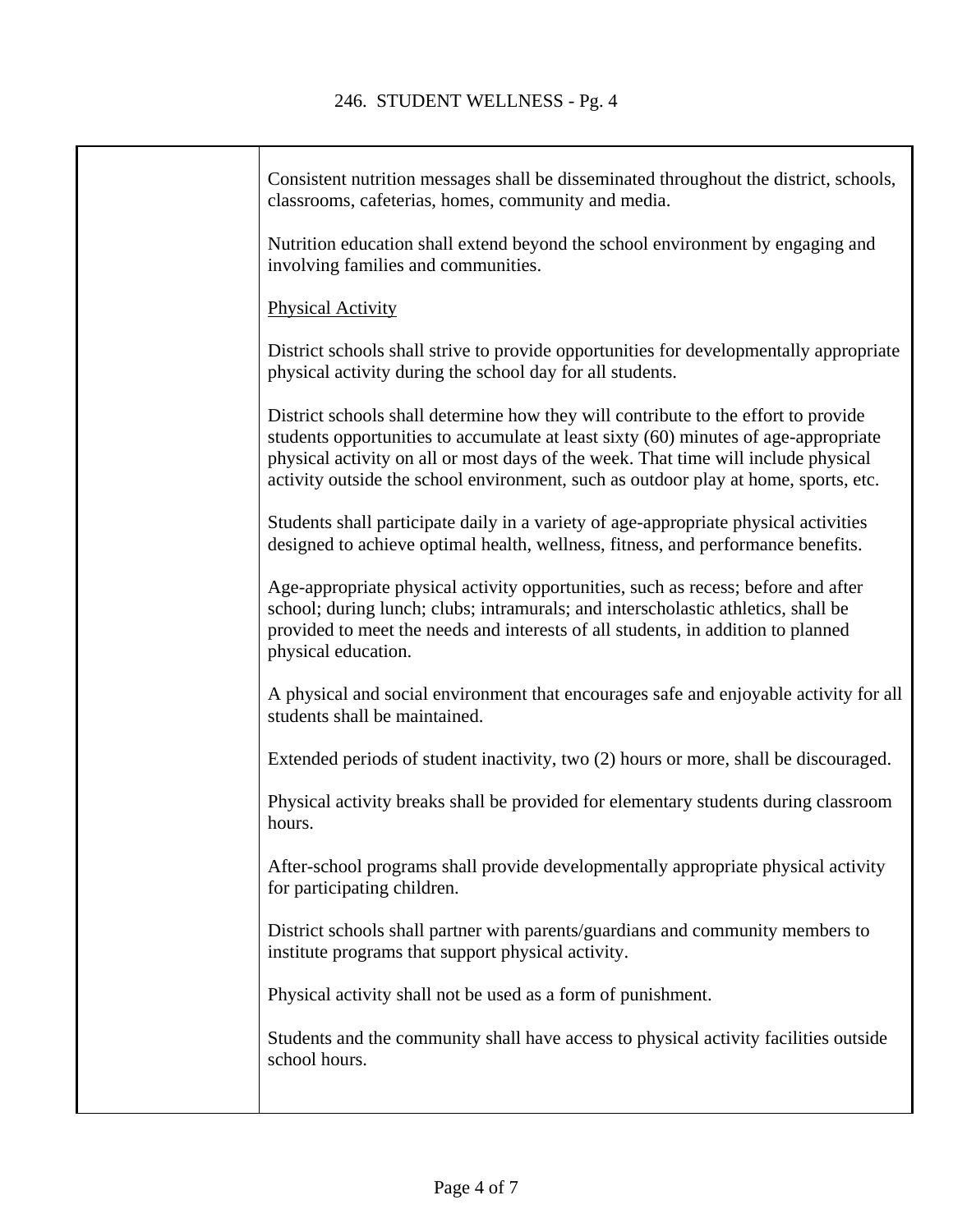|                            | <b>Physical Education</b>                                                                                                                                                                                                                                                       |
|----------------------------|---------------------------------------------------------------------------------------------------------------------------------------------------------------------------------------------------------------------------------------------------------------------------------|
|                            | Quality physical education instruction that promotes lifelong physical activity and<br>provides instruction in the skills and knowledge necessary for lifelong participation<br>shall be provided.                                                                              |
|                            | Physical education classes shall be the means through which all students learn,<br>practice and are assessed on developmentally appropriate skills and knowledge<br>necessary for lifelong, health-enhancing physical activity.                                                 |
|                            | A comprehensive physical education course of study that focuses on providing<br>students the skills, knowledge and confidence to participate in lifelong, health-<br>enhancing physical activity shall be implemented.                                                          |
|                            | A varied and comprehensive curriculum that leads to students becoming and<br>remaining physically active for a lifetime shall be provided in the physical education<br>program.                                                                                                 |
| SC 1512.1<br>Pol. 102, 105 | A sequential physical education program consistent with State Board of Education<br>curriculum regulations and Health, Safety and Physical Education academic<br>standards shall be developed and implemented. All district students must participate<br>in physical education. |
|                            | Adequate amounts of planned instruction shall be provided in order for students to<br>achieve the proficient level for the Health, Safety and Physical Education academic<br>standards.                                                                                         |
|                            | A local assessment system shall be implemented to track student progress on the<br>Health, Safety and Physical Education academic standards.                                                                                                                                    |
|                            | Students shall be moderately to vigorously active as much time as possible during a<br>physical education class. Documented medical conditions and disabilities shall be<br>accommodated during class.                                                                          |
|                            | Safe and adequate equipment, facilities and resources shall be provided for physical<br>education courses.                                                                                                                                                                      |
|                            | Physical education shall be taught by certified health and physical education<br>teachers.                                                                                                                                                                                      |
|                            | Appropriate professional development shall be provided for physical education staff.                                                                                                                                                                                            |
|                            |                                                                                                                                                                                                                                                                                 |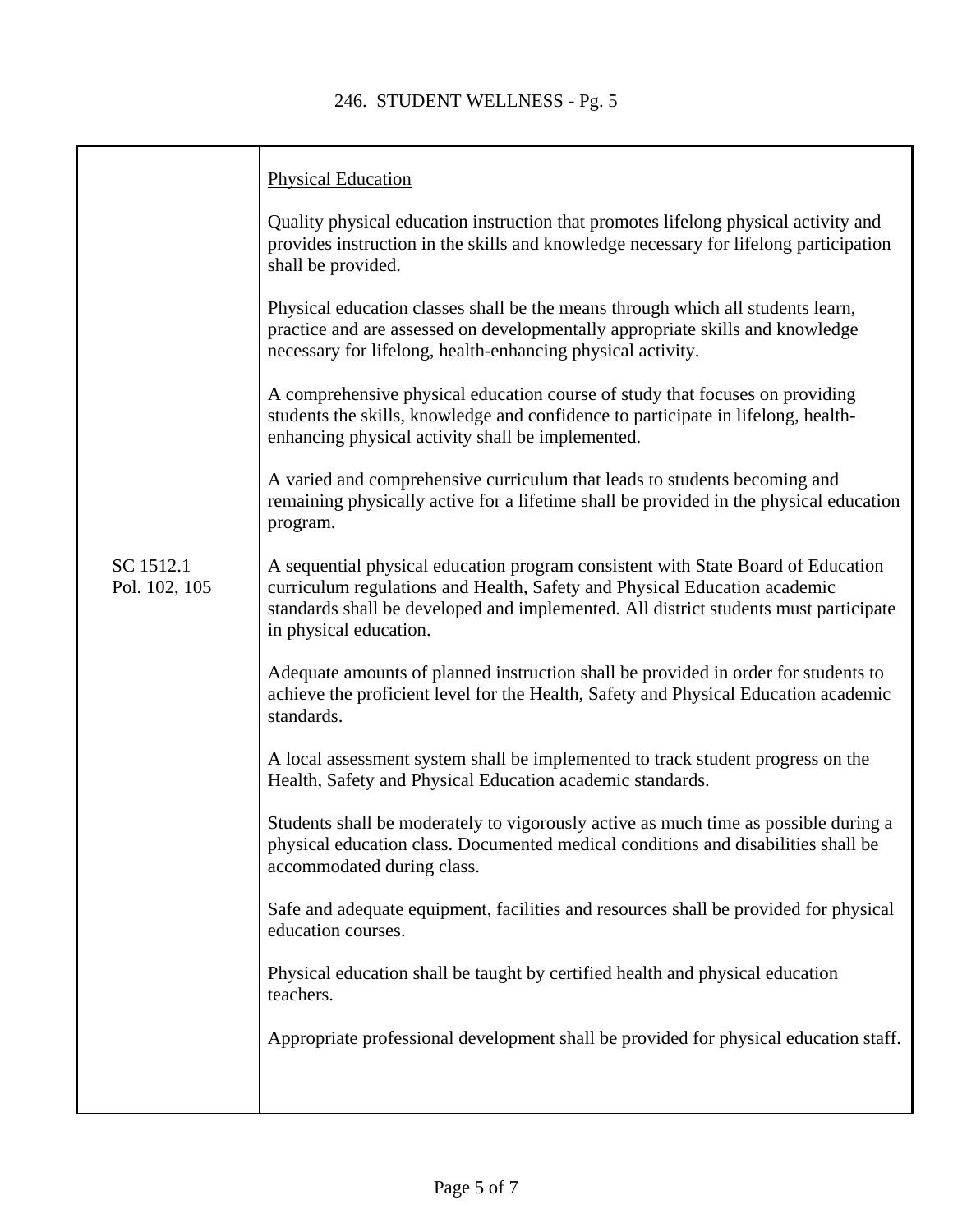| Physical education classes shall have a teacher-student ratio comparable to those of<br>other courses.                                                                                                                          |
|---------------------------------------------------------------------------------------------------------------------------------------------------------------------------------------------------------------------------------|
| <b>Other School Based Activities</b>                                                                                                                                                                                            |
| District schools shall provide adequate space, as defined by the district, for eating<br>and serving school meals.                                                                                                              |
| Students shall be provided a clean and safe meal environment.                                                                                                                                                                   |
| Students shall be provided adequate time to eat: ten (10) minutes sit down time for<br>breakfast; twenty (20) minutes sit down time for lunch.                                                                                  |
| Meal periods shall be scheduled at appropriate hours, as defined by the district.                                                                                                                                               |
| Drinking water shall be available at all meal periods and throughout the school day.                                                                                                                                            |
| Students shall have access to hand washing or sanitizing before meals and snacks.                                                                                                                                               |
| Access to the food service operation shall be limited to authorized staff.                                                                                                                                                      |
| Nutrition content of school meals shall be available to students and parents/<br>guardians.                                                                                                                                     |
| Students and parents/guardians may be involved in menu selections through various<br>means.                                                                                                                                     |
| To the extent possible, the district shall utilize available funding and outside<br>programs to enhance student wellness.                                                                                                       |
| The district shall provide appropriate training to all staff on the components of the<br>Student Wellness Policy.                                                                                                               |
| Goals of the Student Wellness Policy shall be considered in planning all school<br>based activities.                                                                                                                            |
| Administrators, teachers, food service personnel, students, parents/guardians, and<br>community members shall be encouraged to serve as positive role models through<br>district programs, communications and outreach efforts. |
| The district shall support the efforts of parents/guardians to provide a healthy diet<br>and daily physical activity for children by communicating relevant information<br>through various methods.                             |
|                                                                                                                                                                                                                                 |